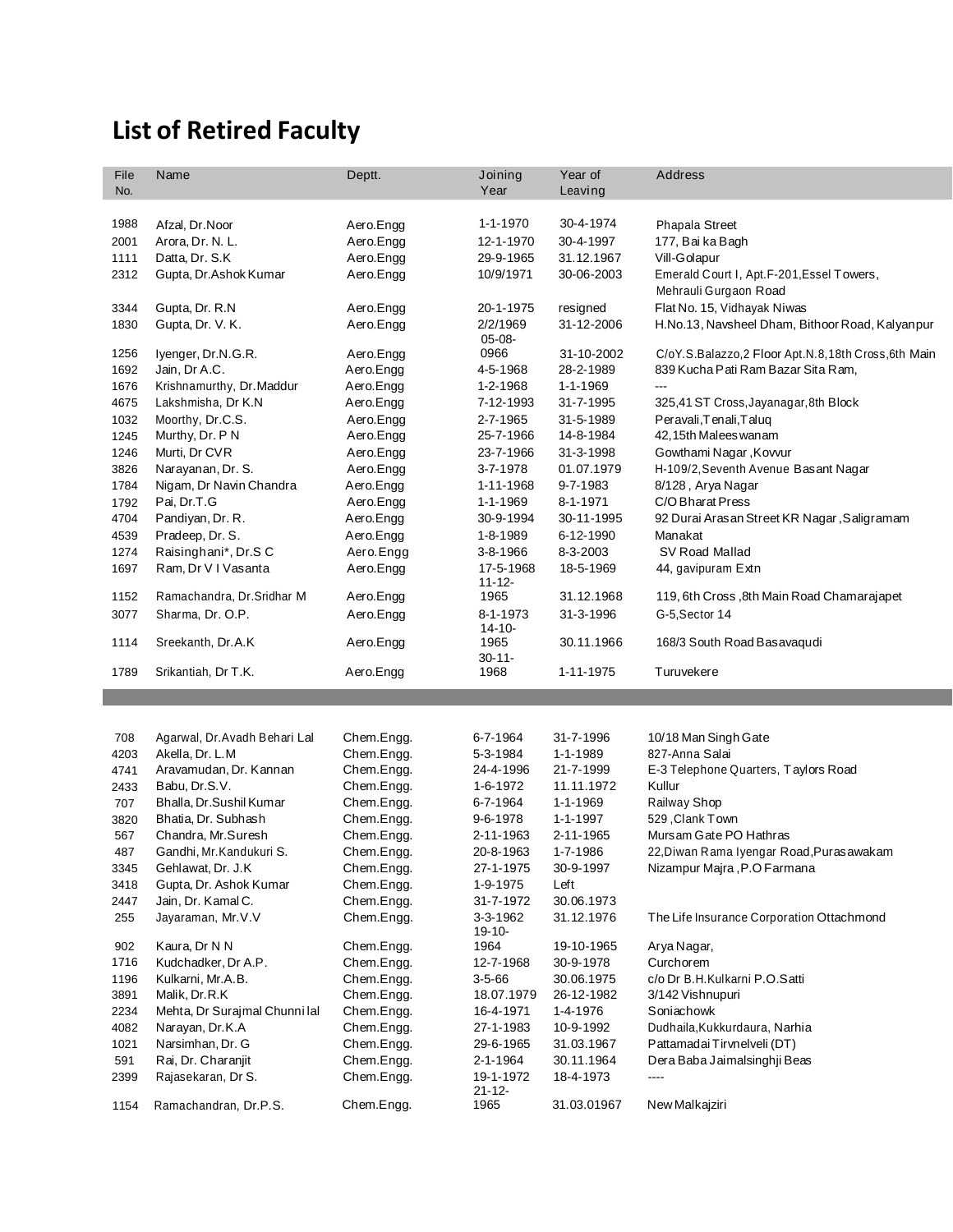|             |                                                   |                        | $27 - 11 -$              |                        |                                                                                          |
|-------------|---------------------------------------------------|------------------------|--------------------------|------------------------|------------------------------------------------------------------------------------------|
| 1659        | RamaKrishna, Dr D                                 | Chem.Engg.             | 1967                     | 15-4-1972              | Bpinpark, Hindu Colony Lane 5, Dadar                                                     |
| 882         | Rao, Dr M Gopala                                  | Chem.Engg.             | 1-10-1964                | 1-4-1974               | Srinivas SriRama Nagar                                                                   |
|             | Rao, Dr M.S                                       | Chem.Engg.             | 23-7-1971                | 31-8-2003              | Ammadanapu, St C Rodavaram                                                               |
| 2283        |                                                   |                        | 2-12-1969                |                        |                                                                                          |
| 1987        | Rao, Dr Vithal V                                  | Chem.Engg.             |                          | 2-12-1971              | C-294, Seventh Avenue, Ashok Nagar                                                       |
| 3604        | Rao, Dr. D. P.                                    | Chem.Engg.             | 5/3/1976                 | 31-07-2005             | 201 Varshini Mansion, Deepthisri Nagar, Miyapur                                          |
| 2006        | Rao, Dr. Y. V. Chalapati                          | Chem.Engg.             | 24-8-1964                | 30.06.2004             | PO Polaki,                                                                               |
| 67          | Rao, Dr.A.S.                                      | Chem.Engg.             | 1-11-1960                | 1-11-1965              | P.O Rajan,                                                                               |
| 4710        | Ravi, Dr. R                                       | Chem.Engg.             | 12-4-1995                | 15-12-2000             | 12, Norton Second Street                                                                 |
| 1575        | Saraf, Dr.D.N.                                    | Chem.Engg.             | 20-7-1967                | 31-7-2000              | PO Ramgarh                                                                               |
| 71          | Saraf, Dr.Shant Kumar                             | Chem.Engg.             | 7-12-1960                | $1 - 8 - 67$           | c/o HK Saraf Mills                                                                       |
| 1081        | Seshadri, Dr. C.V.                                | Chem.Engg.             | 24-8-1965                | 31-12-1975             | 28 Kasturba Road                                                                         |
| 4060        | Sharma, Dr. Raj                                   | Chem.Engg.             | 29-9-1982<br>17-10-      | 30-4-1991              | B-137, Mangal Marg                                                                       |
| 61          | Sharma, Dr. Rajendra Nath                         | Chem.Engg.             | 1960                     | 30-06-1964             | 88/534, Prem Nagar                                                                       |
| 1097        | Sharma, Dr. Rajendra Nath                         | Chem.Engg.             | 24-8-1965                | 25-8-1989              | 88/534 Premnagar<br>Flat No:603,B1 Wing Lok Bharti Complex, Marol-Marosh                 |
| 1197        | Singh, Dr.R.P                                     | Chem.Engg.             | 3-5-1966                 | 30-6-2004              | Eas                                                                                      |
| 2282        | Singhal, Dr Ashok Kumar                           | Chem.Engg.             | 10-7-971                 | 1-4-1976               | D-5 Green Park Extension                                                                 |
| 2263        | Sircar, Dr Kamlesh Kumar                          | Chem.Engg.             | 15-5-1971                | 1-1-1976               | 22/A Jhamakpur Lane                                                                      |
| 2436        | Srivastava, Dr. R.D                               | Chem.Engg.             | 23-6-1972                | 29-11-1985             | D-55/89 Aurangabad                                                                       |
| 239         | Subbarao, Dr. Vadlamudi                           | Chem.Engg.             | 1-3-1962                 | 17-9-1983              | V.Subbarao Mopparu via Tenali                                                            |
| 1082        |                                                   |                        |                          |                        |                                                                                          |
|             | Vasudev, Dr. A                                    | Chem.Engg.             | 28-8-1965                | 02.07.1968             | 55 (59) Block 5 Kumarapark West                                                          |
| 2122        | Veeramani, Dr. Hariharan                          | Chem.Engg.             | 13-8-1970                | 30.06.1976             |                                                                                          |
| 4747        | Wangikar, Dr. Pramod                              | Chem.Engg.             | 8-7-1996                 | 7-12-1997              | Thigle Galli                                                                             |
|             |                                                   |                        |                          |                        |                                                                                          |
|             |                                                   |                        |                          |                        |                                                                                          |
| 485         | Agarwala, Dr. U.C.                                | Chemistry              | 6-6-1964                 | 31-12-1990             | Jatan Street                                                                             |
| 704         | Ahluwalia, Dr J.C.                                | Chemistry              | 2-7-1964                 | 1-9-1971               | Kundanpuri, Civil Lines                                                                  |
| 70          | Anand, Dr. Vir Daman                              | Chemistry              | 3-12-1960                | 30.11.1969             | 11-F, sector 8-C                                                                         |
| 4706        | Arunan, Dr Elangannan                             | Chemistry              | 7-11-1994                | 1-5-1998               | 378 TPK Road, Pasumalai                                                                  |
| 1362        | Balasubramanian, Dr. D                            | Chemistry              | 1-2-1967                 | 9-7-1978               | 136 Amma Mandapam Road                                                                   |
| 20          | Bhatnagar, Dr. M.S.                               | Chemistry              | 1/4/1960                 | 1/9/1963               |                                                                                          |
| 3979        | Chauhan, Dr.V.S.                                  | Chemistry              | 13.06.1980<br>30-10-     | resigned               |                                                                                          |
| 199         | Chauhan, Dr. Virendra B. Singh                    | Chemistry              | 1961                     | 31-7-1987              | Village Bhojpura P.O Manipura                                                            |
| 838         | Devaprabhakara, Dr. D                             | Chemistry              | 5-8-1964                 | 12-1-1978              | Hudson Memorial church                                                                   |
| 69          | Dhar, Dr. Durga Nath                              | Chemistry              | 1-12-1960                | $31 - 8 - 92$          | 67, Dalhasenyar, Haba Kadal                                                              |
| 830         | Dikshit, Dr. Sheo Kanth                           | Chemistry              | 26-8-1964<br>$23 - 07 -$ | 31-1-1998              | Village +PO: Gahlon                                                                      |
| 3114        | Dogra, Dr. S. K.                                  | Chemistry              | 1973                     | 29-02-2004             | B-101, Mangal Apartment, 16Vasundhara Enclave                                            |
| 4666        | Elias, Dr. A.J                                    | Chemistry              | 16-8-1993                | 30-12-2003             | Thadathil, Opp Railway Station                                                           |
| 424         | George, Dr M.V                                    | Chemistry              | 8-4-1963<br>$23 - 12 -$  | 31-10-1988             | Manapuram Ashtamundi via Kanjavelli                                                      |
| 1345        | Ghosh, Dr P K                                     | Chemistry              | 1966                     | 30-6-1998              | 153 A Motilal nehru road                                                                 |
| 597         | Goel, Dr. Parmatma S                              | Chemistry              | 6-1-1964<br>$26 - 12 -$  | 31-7-1990              | Sree Ram Bhawan 2 Dankaur                                                                |
| 4724        | Ila, Dr.(Mrs) H.                                  | Chemistry              | 1995                     | 30-09-2006             | APT-002, Block VII, Heritage Estate, Yelahanka<br>Doddaballapur Road                     |
| 4390        | Jain, Dr. Rakesh                                  | Chemistry              | 1-5-1987                 | 9-2-1988               | G-12, Sector-14                                                                          |
|             |                                                   | Chemistry              |                          |                        | village mahrupore Sahju Fatehgarh                                                        |
| 150         | Katiyar, Dr Sarvagya Singh<br>Maitra, Dr. Uday    | Chemistry              | 31-8-1961                | 30-11-1995             |                                                                                          |
| 4463        |                                                   |                        | 1-2-1988                 | 27-5-1989              |                                                                                          |
| 4408        | Mathur, Dr. Pavan                                 | Chemistry              | 31-7-1987<br>$17 - 12 -$ | 15-9-1988              | B-3/44, Janak Puri                                                                       |
| 928         | Mehta, Dr.A.S                                     | Chemistry              | 1964<br>$29 - 12 -$      | 18-4-1968              | A1-Abad, First Floor, 116 Church Gate RECL Fort                                          |
| 1996        | Mehta, Dr.Goverdhan                               | Chemistry              | 1969                     | 4-2-1978               | c/o Shri K.M. Mehta, 113 Nehru Colony, Sardavpura                                        |
| 1255        | Mukharji, Dr. SK<br>Narasimhan, Dr. Palliakaranai | Chemistry              | 26-7-1966                | 31-3-1993              | 18 Paddapukur Lane                                                                       |
| 261         | Т.                                                | Chemistry              | 13-3-1962                | 31-7-1988              | No.6 GST Road Chingleput                                                                 |
| 27          | Nigam, Dr. Prem Chand                             | Chemistry              | 1/5/1960                 | 31-5-1989              | 8/128, Arya Nagar                                                                        |
|             |                                                   |                        |                          |                        |                                                                                          |
| 489<br>1522 | Pande, Dr. Kailash Chandra<br>Patel, Dr. J C      | Chemistry<br>Chemistry | 2-9-1963<br>01.04.1967   | 2-9-1964<br>30.11.1968 | Village-Bairty, PO Chitreswar Via Ranikhet<br>Block No 1, IB Patel, Estate Goregaon East |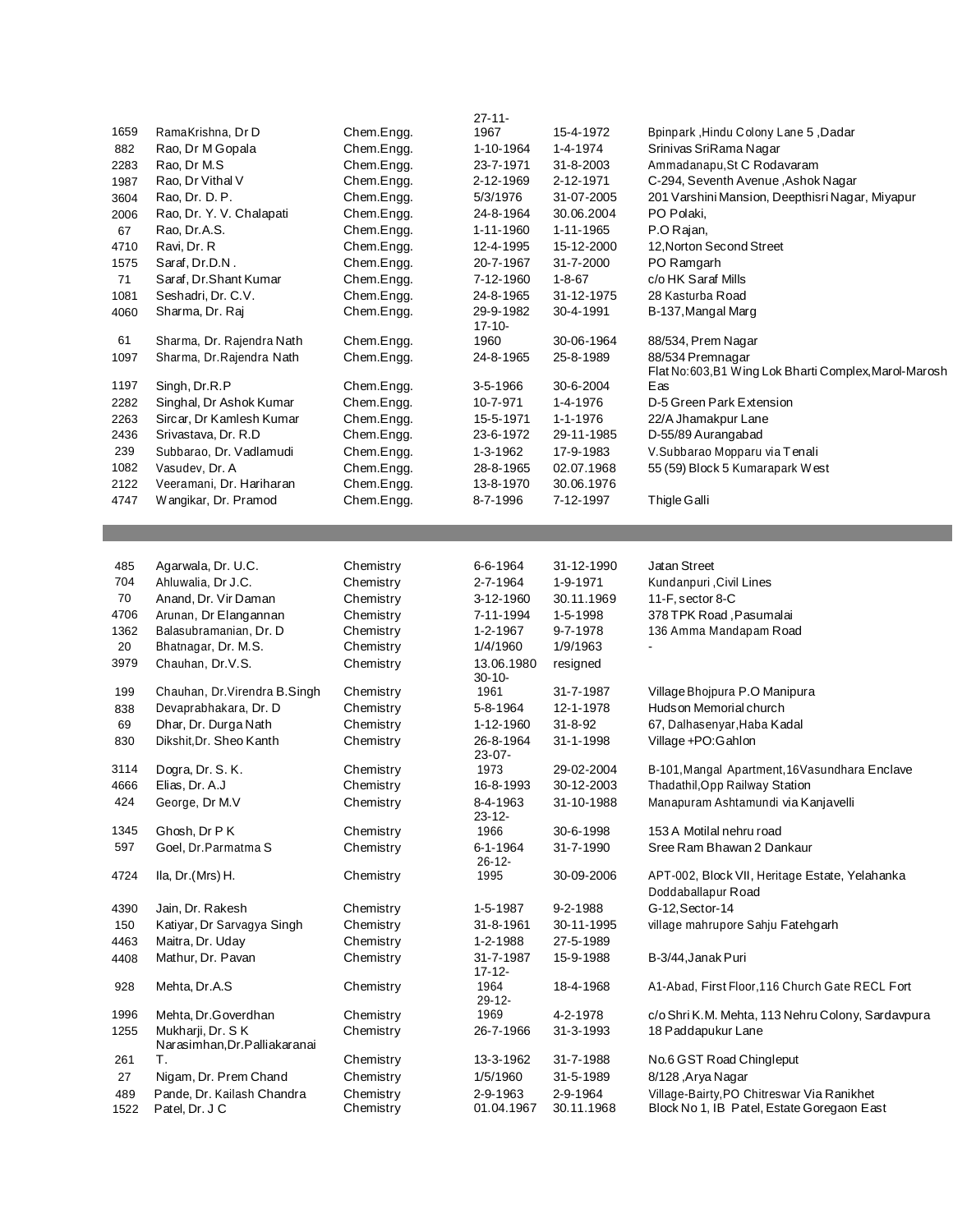| 2441  | Pisharody, Dr. K.P.R             | Chemistry  | 24-7-1972     | 09.01.1973      | Kondayoor                                           |
|-------|----------------------------------|------------|---------------|-----------------|-----------------------------------------------------|
|       |                                  |            |               |                 |                                                     |
| 1265  | Ranganathan, Dr S                | Chemistry  | 28-6-1966     | 28-2-1994       | Chokkathmadam, Thekkenada, Trikkandiyur             |
| 431   | Rao, Dr. C N R                   | Chemistry  | 17-4-1963     | 3-11-1978       | 11   Block, Jayanagar                               |
| 533   | Rastogi, Dr. Ms Krishna Kamini   | Chemistry  | 9-9-1963      | 1/8/1964        | 45 Armenian Steet                                   |
| 229   | Raut, Dr. K.B                    | Chemistry  | 1-1-1962      | 01.03.1966      | 8 Raut Building Bhendi Lane                         |
| 1024  | Sane, Dr. K.V                    | Chemistry  | 1-7-1965      | 1-9-1966        | H-87, Connaught Circus                              |
|       |                                  |            |               |                 |                                                     |
| 321   | Singh, Dr. PR                    | Chemistry  | 24-9-1963     | 12-11-1992      | S/O Pramod Singh, Payagpur                          |
| 29    | Tandon, Dr. Shiv Nath            | Chemistry  | 1-8-1960      | 28-1-69         | Khatree Street, Distt Mainpuri                      |
| 03791 | Dr. Sabyasachi Sarkar            | Chemistry  | 25-04-1978    | 30-6-2012       |                                                     |
|       |                                  |            |               |                 |                                                     |
|       |                                  |            |               |                 |                                                     |
|       |                                  |            |               |                 |                                                     |
|       |                                  |            |               |                 |                                                     |
| 91    | Agrawal, Dr.Guru Dass            | Civil Engg | 1-3-1961      | 1-12-1976       | Brahmin street, KANDHLA                             |
| 256   | Bokil, Mr.Shyam Digambar         | Civil Engg | 5-3-1962      | 17-4-1981       | c/o D.K Bokil Nagjibhai Town Sitabardi              |
| 5025  | Choudhary, Dr. Deepankar         | Civil Engg | 29/11/2002    | 27/6/03         | Nutan Pally, Middle Road, Sonarpur                  |
|       |                                  |            | $20 - 09 -$   |                 |                                                     |
| 2309  | Chaoudhuri, Dr. Malay            | Civil Engg | 1971          | 31-05-2004      | 5/6/A/37, Diamond Harbour Road, P-37                |
|       |                                  | Civil Engg |               |                 | P.O.Behala                                          |
|       |                                  |            |               |                 |                                                     |
| 544   | Das, Dr. Yellaapa Chidananda     | Civil Engg | 20-9-1963     | 30-6-1988       | Hemadala, Miriyur Taluk, Chitaldrug                 |
| 3825  | Dayal, Dr. Umesh                 | Civil Engg | 23-6-1978     | 31-1-2004       | D-55/119, Aurangabad                                |
| 1004  | Dayaratnam, Dr.Pasala            | Civil Engg | 17-5-1965     | 30-11-1992      | Sattenapalle,                                       |
|       |                                  |            | $21 - 04 -$   |                 |                                                     |
| 3390  | Gangadharan, Dr.T.               | Civil Engg | 1975          | 31-03-2001      | AICTE Emeritus Fellow, Dept. of Civil Engg.         |
|       |                                  |            |               |                 | Siddaganga Inst. of Tech.                           |
| 3405  | Ghosh, Dr. Dipak Kumar           | Civil Engg | 8-7-1975      | 30-9-2003       | Krishna Prasad Road                                 |
|       |                                  |            |               |                 |                                                     |
| 1171  | Gokhale, Dr.K.V.G.K.             | Civil Engg | $5 - 2 - 66$  | $30 - 4 - 96$   | c/o Sri Josyula Ramachandra Rao (Advocate)          |
| 95    | Gopalakrishnayya, Mr.A.V.        | Civil Engg | 21-3-1961     | 1/1/1969        | c/o Shri Addanki SreeramaMurty, Near Bridameru Brid |
| 92    | Kapoor, Dr. Mahesh Prasad        | Civil Engg | 1-3-1961      | 2-12-1993       | 8/182 Arya Nagar                                    |
| 4585  | Karhadkar, Dr. P.P               | Civil Engg | 17-9-1990     | 23-11-1990      | 12 Aniket, Pandurang Wadi, Goregaon(E)              |
| 397   | Krishnan, Dr M Anad              | Civil Engg | 1-3-1963      | 20-3-1978       | 202, Periapet, vaniyam badi                         |
|       |                                  |            |               |                 |                                                     |
| 1691  | Lakshminarayana, Dr V            | Civil Engg | 6-4-1968      | 31-7-1990       | Ryots Block, Newtown, Bangarpet                     |
| 1574  | Madhav, Dr.M.R.                  | Civil Engg | 19-7-1967     | 30-11-2002      | 46, Srinagar Colony                                 |
|       |                                  |            | 19-07-        |                 |                                                     |
| 1574  | Madhav, Dr.M.R.                  | Civil Engg | 1967          | 30-11-2002      | 159, Road N.10, Banjara Hills,                      |
| 1984  | Marwah, Dr. B. R.                | Civil Engg | 1/12/1969     | 31-03-2005      | Director, N.C.College of Engg., Israna              |
| 4538  | Murty, Dr. B.S.                  | Civil Engg | 21-7-1989     | 10-12-1999      | T-30/B, Railway Colony                              |
| 741   | Nair, Dr. K                      | Civil Engg | 29-7-1964     | 30-06-1966      | -----                                               |
|       |                                  |            | $13 - 10 -$   |                 |                                                     |
| 189   | Nigam, Dr.Navin Chandra          |            |               |                 |                                                     |
|       |                                  | Civil Engg | 1961          | 31-12-1984      | 8/128 Arya Nagar                                    |
| 534   | Pal, Dr.Kunwar K.Ram*            | Civil Engg | 12-9-1963     | 31-7-1990       | F 2/22, Model Town                                  |
| 1720  | Palamswamy, Dr. S. P.            | Civil Engg | 3-8-1968      | $31 - 3 - 2001$ | 12/28 Annamadam Street, Sulur                       |
| 399   | Parmeswar, Dr.H.C                | Civil Engg | 1-3-1963      | 1-2-1974        | 16, 11th Main Road, Malles waram                    |
| 97    | Patel, Dr. Vitthabhai Jivrajbhai | Civil Engg | 3-4-1961      | $1 - 4 - 64$    | Surendrabag, Shampura, Post: kardej                 |
|       | Ramaseshan, Dr S                 | Civil Engg | 5-10-1967     | 31-11-1995      | Fifth street, Subramaniapuram                       |
| 1619  |                                  |            |               |                 |                                                     |
| 1184  | Rao, Dr. J.k.Sridhar             | Civil Engg | 19-3-66       | 30.04.1973      | c/o "Harikishan" 7C, Brigade Road                   |
| 1247  | Rao, Dr. Angara V.S.P.           | Civil Engg | 25-7-1966     | 30-4-1990       | Sundara Bhavnam, 11th Cross 6 Main Road             |
| 1167  | Rao, Dr.N.S.V. Kameswara         | Civil Engg | $28 - 1 - 66$ | 30-6-2003       | Tanelauka via Mummidivaram                          |
|       |                                  |            | 24-03-        |                 |                                                     |
| 1832  | Raymahashay, Dr.B.C.             | Civil Engg | 1969          | 31-05-2002      | Flat N.505, Neel Padam-II Apts. Vaishali Sector 4   |
|       |                                  |            | $19 - 12 -$   |                 |                                                     |
| 917   | Sai, Dr.A.S.R *                  | Civil Engg | 1964          | 26-7-1999       | Door No. 23-13-3, Tadankivari Street Satyanarayana  |
|       |                                  |            | $28 - 12 -$   |                 |                                                     |
| 939   | Sarma, Dr.P.B.S                  | Civil Engg | 1964          | 27-6-1972       | Parimella, P.O (Via) Pentapadu                      |
|       |                                  |            |               |                 |                                                     |
|       |                                  |            | $27 - 11 -$   |                 |                                                     |
| 1329  | Setlur, Dr.A V                   | Civil Engg | 1966          | 1-9-1972        | Topiwala Mansion, Sardar VP Road                    |
|       |                                  |            | $23 - 11 -$   |                 |                                                     |
| 1145  | Shah, Dr.A.H                     | Civil Engg | 1965          | 31.10.1966      | 7/11 Kalyan Buildings Khadilkar Road                |
|       |                                  |            | $16 - 10 -$   |                 |                                                     |
| 1115  | Siddigi, Dr.R.H                  | Civil Engg | 1965          | 05.02.1970      | Hayat Manzil Saidpur Bhitri                         |
| 554   | Singh, Dharam Pal                | Civil Engg | 30-9-1963     | 30-9-1964       | Village Benipur PO Sikandarabad                     |
| 1527  | Singh, Dr R S                    | Civil Engg | 26-4-1967     | 15-2-1974       | 1571 Wrightown                                      |
| 4303  | Singh, Dr. R. P.                 | Civil Engg | 3/2/1986      | 30-08-2007      | Civil Engineering Department                        |
| 254   |                                  |            | 3-3-1962      |                 | Y.M Rao Punadipadu via Kankipad                     |
|       | Singh, Mr. Y. S Bhagat           | Civil Engg |               | 30.06.1968      |                                                     |
| 1096  | Smgamsetti, Dr.S.R               | Civil Engg | 6-10-1965     | 30-6-1998       | Amalapuram                                          |
| 257   | Sumbramanya, Mr.K.               | Civil Engg | 5-3-1962      | 31-12-1996      | 905 1st Cross Road Vidyaranya puram                 |
|       |                                  |            |               |                 |                                                     |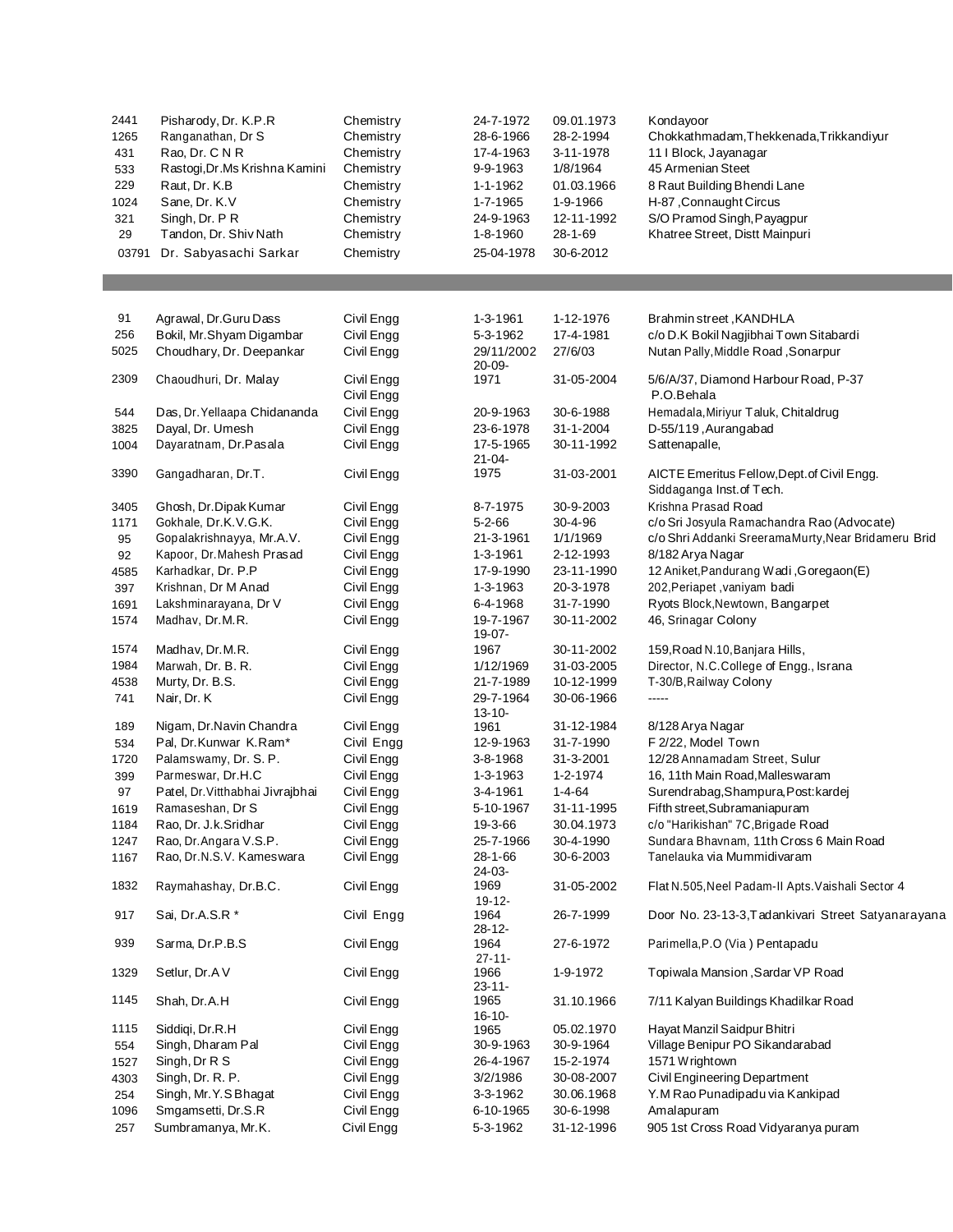| 4535<br>2082<br>1762<br>2013 | Tripathi, Dr. Nitin Kumar<br>Valsangkar, Dr. A. J.<br>Venkobachar, Dr. C.<br>Yudhbir | Civil Engg<br>Civil Engg<br>Civil Engg<br>Civil Engg | 30-5-1989<br>10-8-1970<br>16-9-1968<br>16-2-1970 | 25-12-2000<br>30.11.1972<br>1-7-1999<br>31-7-1996 | 77, Balrampur House<br>"Geeta Kunj" New Osmanpura<br>rajavedi, atmakur<br>Vill and PO: Mirthal |
|------------------------------|--------------------------------------------------------------------------------------|------------------------------------------------------|--------------------------------------------------|---------------------------------------------------|------------------------------------------------------------------------------------------------|
|                              |                                                                                      |                                                      |                                                  |                                                   |                                                                                                |
|                              |                                                                                      |                                                      |                                                  |                                                   |                                                                                                |
|                              |                                                                                      |                                                      | 29-12-                                           |                                                   |                                                                                                |
| 4183<br>2416                 | Asthana, Dr. Abhay<br>Krishnamoorthy, Dr.M.S.                                        | C.S.E.<br>C.S.E./E.E.                                | 1983<br>1-9-1976                                 | 30.09.1984<br>30.10.1977                          | C-104 Sector A Mahanagar<br>2/82 New Kalpathy                                                  |
| 3740                         | Maheshwari, Dr S.N                                                                   | C.S.E.                                               | 11-7-1977                                        | 1-7-1979                                          | 4 Poorvi Marg, Vasant Vihar                                                                    |
| 4044                         | Malhotra, Dr.V.M.                                                                    | C.S.E.                                               | 22-6-1982                                        | 26-12-1989                                        | D-19 Cheeri Colony                                                                             |
| 4327                         | Mukhopadhyay, Dr. Ashish                                                             | C.S.E.                                               | 7-8-1986                                         | 22-7-2000                                         | 23 Jann Agor Road                                                                              |
| 4697                         | Nayak, Dr. Tapas Kumar                                                               | C.S.E.                                               | 18-8-1994                                        | 25-7-1997                                         | 156 T.N Mukherjee Road, Makhla, Maniktala                                                      |
| 3971                         | Nori, Mr.K.V                                                                         | C.S.E.                                               | 11-6-1980                                        | 30.06.1982                                        | 13-Basant Mohal, C-Road, Marine Drive                                                          |
| 3224                         | Ramasubramanian, Dr. N                                                               | C.S.E./E.E.                                          | 22-1-1974                                        | 11.01.1975                                        | 37, Teppaculam Stree, Kalakad                                                                  |
| 4057                         | Sangal, Dr. Rajeev                                                                   | C.S.E.                                               | 3-9-1982                                         | 1-1-1999                                          | Santokba Durlabhii Hospital, Bhawani Singh Marg                                                |
| 3413                         | Sankar, Dr. R.                                                                       | C.S.E.                                               | 1-9-1977                                         | 1-2-1985                                          | 96 HAL-2 Stage                                                                                 |
| 4792                         | Sarkar, Dr. Sudheshna<br>Srinivasam, Dr. B.                                          | C.S.E.<br>C.S.E.                                     | 30/5/1997<br>11-6-1980                           | 26/5/98                                           | 2-R, garcha First Lane<br>50-Balakrishna Naicker Street                                        |
| 3973<br>3223                 | Vaishnavi, Dr. V.K                                                                   | C.S.E.                                               | 12-3-1974                                        | resigned<br>left                                  | Baga Sunder, Chattahal                                                                         |
|                              |                                                                                      |                                                      |                                                  |                                                   |                                                                                                |
|                              |                                                                                      |                                                      |                                                  |                                                   |                                                                                                |
|                              |                                                                                      |                                                      |                                                  |                                                   |                                                                                                |
| 1718                         | Aggarwal, Dr R.P                                                                     | Elec.Engg.                                           | 29-7-1968<br>13-08-                              | 19-7-1986                                         | Near Railway Station                                                                           |
| 3199                         | Arora, Dr. Ravindra                                                                  | Elec.Engg.                                           | 1974                                             | 31-07-2005                                        | House No. 4078, Type-IV, IIT Campus                                                            |
| 2200                         | Basu, Dr S.K                                                                         | Elec.Engg.                                           | 1-1-1971                                         | 1-4-1975                                          | Laxmikund                                                                                      |
|                              |                                                                                      |                                                      | 28-12-                                           |                                                   |                                                                                                |
| 4461                         | Bhushan, Dr. Sunil V.<br>Biswas, Dr R.N.                                             | Elec.Engg.                                           | 1987                                             | 15-7-1988<br>01-07-1999                           | 28, Beniatola Lane                                                                             |
| 1643<br>4040                 | Bose, Dr.Sanjay Kumar                                                                | Elec.Engg.<br>Elec.Engg.                             | 8-11-1967<br>22-6-1982                           | 24-12-2003                                        | AD-201 Salt Lake                                                                               |
| 1615                         | Chatterjee, Dr.P.K.                                                                  | Elec.Engg.                                           | 3-10-1967                                        | 31-12-2000                                        | PO:Burashivtala, Chandernagar                                                                  |
| 609                          | Chatterji, Mr.B.G.                                                                   | Elec.Engg.                                           | 4-2-1964                                         | 3/7/1967                                          | Nath nagar                                                                                     |
| 1122                         | Chaudhari, Dr. M.M.                                                                  | Elec.Engg.                                           | 1-2-1967                                         | 5-4-1976                                          | 32 A, Cantonment Road                                                                          |
| 3560                         | Das, Dr Dilip Kumar                                                                  | Elec.Engg.                                           | 3-2-1976                                         | 1-2-1977                                          | 2/36 Bibek Nagar, PO: Jadavpur University                                                      |
| 5027                         | De, Dr. Pratha Pratim                                                                | Elec.Engg.                                           | 20/12/2002                                       | 3/9/03                                            | Flat No. WZB 3/3, New sakuntala Park, BN Ray Road (w                                           |
| 1056                         | Deep, Dr.G.S                                                                         | Elec.Engg.                                           | 3-8-1965                                         | 30.01.1972                                        | 22 Model Town                                                                                  |
| 2276                         | Deo, Dr Narsingh                                                                     | Elec.Engg.                                           | 11-5-1971                                        | 30-8-1973                                         | $\overline{a}$                                                                                 |
| 3742                         | Doradla, Dr S R                                                                      | Elec.Engg.                                           | 8-8-1977<br>$15 - 11 -$                          | 1-8-2003                                          | Apt:106, First Floor, Everest Block, Aditya Enclave, Am                                        |
| 282                          | Dwivedi, Dr. Parmatma Prasad                                                         | Elec.Engg.                                           | 1962                                             | 20.01.1964                                        | Village Kashipur                                                                               |
| 2076                         | Gehlot, Dr. N. S.                                                                    | Elec.Engg.                                           | 15-6-1970                                        | 1-1-1976                                          | Jalori Mohalla                                                                                 |
| 4293                         | Ghosh, Dr. Arindam                                                                   | Elec.Engg.                                           | 1/8/1985                                         | 10/7/2007                                         | School of Engg. Systems, Qyeensland Univ. of. Tech.                                            |
| 3547                         | Gupta, Dr C Das                                                                      | Elec.Engg.                                           | 27-1-1976                                        | 31-1-2002                                         | 382, Dumdum Park                                                                               |
| 2290                         | Gupta, Dr Surendra                                                                   | Elec.Engg.                                           |                                                  | 30-9-2001                                         | Ansuya Road, Block No 11, 37/38 Saraswat colony, Sa                                            |
| 2038                         | Gupta, Dr.K.C.                                                                       | Elec.Engg.                                           | 10-4-1970                                        | 28-6-1984                                         | Arya Bhawan, Nicholson Road                                                                    |
| 116<br>4935                  | Hasan, Dr.Md.Mozaffarul*<br>Hiranand, Dr.Motwani Ravi                                | Elec.Engg.<br>Elec.Engg.                             | 16-6-1961<br>3/5/2001                            | 30-6-1995<br>26/7/2003                            | Morcha<br>Pragati Park A-1, Survey 8A, Flat-27, Kondhiva, Khurd                                |
| 3406                         | Hole, Dr.K.E                                                                         | Elec.Engg.                                           | 16-7-1975                                        | 1-3-2003                                          | Ansha Equipments P.Ltd, B-56, MIDC Ambad                                                       |
| 4526                         | Jain, Dr. Sanjay                                                                     | Elec.Engg.                                           | 15-3-1989                                        | 18-12-1989                                        | 113 North Vijay Nagar Colony                                                                   |
| 3315                         | Kar, Dr.Samres                                                                       | Elec.Engg.                                           | 9/12/1974                                        | 31-01-2004                                        | H.No.501, IIT Campus, IIT Kanpur                                                               |
| 602                          | Kesvan, Dr. HK                                                                       | Elec.Engg.                                           | 21-1-1964                                        | 3-10-1967                                         | Davangere                                                                                      |
| 3244                         | Kodandapani, Mr.K.L                                                                  | Elec.Engg.                                           | 12-9-1974                                        | 20.10.1974                                        | No. 35, 7th Cross Swimming Pool Extension, Malles war                                          |
| 375                          | Kumar, Mr.Shyam                                                                      | Elec.Engg.                                           | 15-11-<br>1962                                   | 15-11-1965                                        | 11, Nehru road                                                                                 |
| 1028                         | Mahabala, Dr.H.N                                                                     | Elec.Engg.                                           | 30-6-1965                                        | 13-6-1973                                         | 19,I Main Road, N.R Colony                                                                     |
| 4186                         | Mahanta, Dr. Anil                                                                    | Elec.Engg.                                           | 13-2-1984                                        | 24-7-1998                                         | Gauhati University                                                                             |
|                              |                                                                                      |                                                      | 14-11-                                           |                                                   |                                                                                                |
| 3994                         | Malhotra, Dr. Prem                                                                   | Elec.Engg.                                           | 1980<br>28-12-                                   | 17-8-1992                                         | 5-Teg Bahadur Road(3), Dalanwala                                                               |
| 4728                         | Manjunath, Dr. D.                                                                    | Elec.Engg.                                           | 1995                                             | 24-1-2000                                         | 214, B Block, J.P. Nagar                                                                       |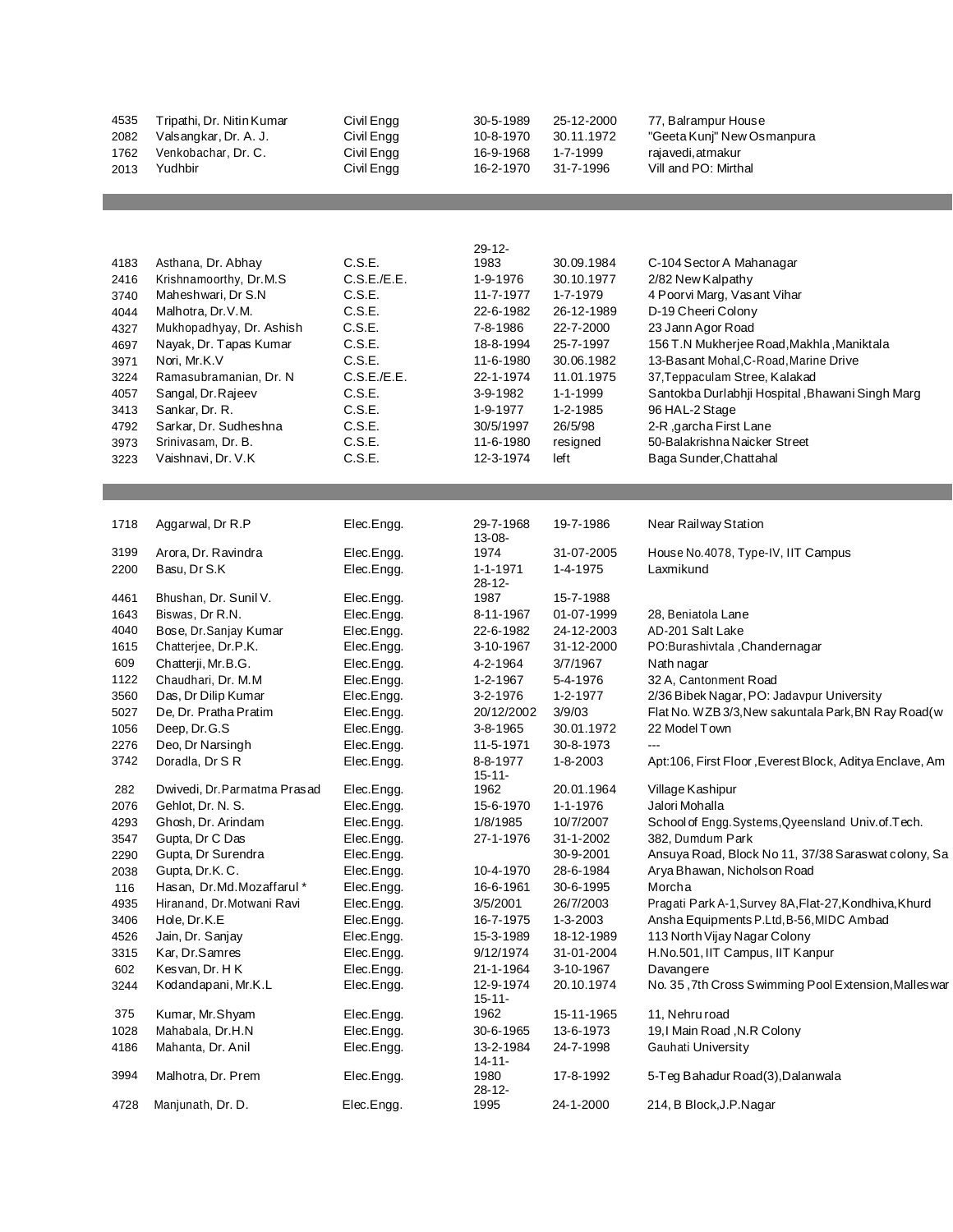| 2154  | Mathur, Dr N.C                               | Elec.Engg.        | $19 - 10 -$<br>1970     | 31-10-1995     | 23, Daryaganj                                      |
|-------|----------------------------------------------|-------------------|-------------------------|----------------|----------------------------------------------------|
|       |                                              |                   | 20-11-                  |                |                                                    |
| 1649  | Mullick, Dr S.K                              | Elec.Engg.        | 1967                    | 31-7-1995      | House No: 2384, Sector-22C                         |
| 723   | Nandi, Mr.A.K                                | Elec.Engg.        | 6-7-1964                | 6-7-1966       | 3 Panditia Place                                   |
|       |                                              |                   | $20 - 10 -$             |                |                                                    |
| 4251  | Nandy, Dr. Biswajit                          | Elec.Engg.        | 1984                    | 30.06.1993     | Baraleagan Burashivatala,                          |
| 2079  | Oza, Dr. K. G.                               | Elec.Engg.        | 10-7-1970               | 10.08.1971     |                                                    |
| 3635  | Padiyar, Dr K.R                              | Elec.Engg.        | 8-6-1976<br>$15 - 10 -$ | 30-7-1987      | 6-204/A, Pentlandpet Cross Compound                |
| 559   | Pai, Dr. Mangalore Anantha                   | Elec.Engg.        | 1963                    | 1-3-1976       | vaikunt Bhavan, Gandhinagar                        |
| 4872  | Pal, Dr. Bikash Ch.                          | Elec.Engg.        | 11/2/2000               | 27/12/01       | vill Kismatrajpura, Post Muksudpur                 |
| 4681  | Patil, Dr. Mahesh Bhagwat                    | Elec.Engg.        | 25-1-1994               | 13-6-2000      | B-68/660, MIG Colony, Bandra(E)                    |
| 3561  | Paul, Dr Alaknanda                           | Elec.Engg.        | 3-2-1976                | 1-2-1977       | 5/1/2-H, Corn Field Road                           |
| 2403  | Prabhu, Dr S.S                               | Elec.Engg.        | 15-1-1972               | 28-2-1998      | Bungalow no 3, IISC Bangalore                      |
| 1237  | Prasada, Dr Birendra                         | Elec.Engg.        | 19-7-1966               | 8-6-1972       | 194, Patliputra Colony                             |
| 1634  | RadhaKrishnan, Dr.'T                         | Elec.Engg.        | 3-10-1967               | 15-2-1972      | Evanam Pet                                         |
| 3746  | Raghuram, Dr R                               | Elec.Engg.        | 20-8-1977               | 4-7-1990       | 5, Gajpathy Road, Kilpauk                          |
| 405   | Rajaraman, Dr. V                             | Elec.Engg.        | 25-3-1963               | 1-6-1984       | D-67 E East Vinay Nagar                            |
| 1655  | Ramamurty, Dr M                              | Elec.Engg.        | 6-12-1967               | 15-1-1973      | Sri Sanagavarapu satyanarayana Advocate, Kanigiri  |
|       |                                              |                   | $14 - 10 -$             |                |                                                    |
| 562   | Rampal, Dr.V.V                               | Elec.Engg.        | 1963                    | 13.09.1964     | F 2/22 Model Town                                  |
| 4682  | Rao, Dr. Preeti                              | Elec.Engg.        | 25-1-1994               | 6-10-2004      | 34 Saras Bang, Deonar(W)                           |
| 1363  | Rao, Dr.P Ramakrishna                        | Elec.Engg.        | 30-1-1967               | 30-6-1996      | Powerpet Eluru                                     |
| 4292  | Ray, Dr. G. C.                               | Elec.Engg.        | 1/8/1985                | 31-07-2005     | H.No.3C/3, Anupama Housing Committee               |
|       |                                              |                   |                         |                | P.O.Mandal Ganthi, VIP Road                        |
|       |                                              |                   | $10 - 11 -$             |                |                                                    |
| 4672  | Roy, Dr Subir Kumar                          | Elec.Engg.        | 1993<br>$27 - 12 -$     | 22-1-2001      | Plot No.383, Sector-21, Yamuna Nagar, Nigdi        |
| 4181  | Sachchidanand*                               | Elec.Engg.        | 1983                    | 15-7-2003      | C-21/5-6, Station Road, Maldhaiya                  |
| 1598  | Sahasrabudha, Dr H.V                         | Elec.Engg.        | 4-9-1967                | 31-5-1986      | Jayenndraganj                                      |
| 839   | Sarhma, Dr. I.G                              | Elec.Engg.        | 18-8-964                | 17-12-1972     | 207/21 Fort Nandyal                                |
| 1609  | Sarkar, Dr Basanta *                         | Elec.Engg.        | 20-9-1967               | 31-3-1997      | 132 Sanjai Road, PO sakchi                         |
| 797   | Sastri, Dr.V.R                               | Elec.Engg.        | 24-8-1964               | $1 - 1 - 1974$ | Allurpet, Allur                                    |
|       |                                              |                   | $15 - 11 -$             |                |                                                    |
| 3761  | Sastry, Dr V.V                               | Elec.Engg.        | 1977                    | 30-9-1986      | Pithapur Colony, Resapupalani(PO)                  |
|       |                                              |                   | $17 - 05 -$             |                |                                                    |
| 1874  | Sharan, Dr.R.                                | Elec.Engg.        | 1969                    | 31-01-2002     | The LNM Intt. of Indo. Tech., Rupa-Ki-Nangal       |
|       |                                              |                   |                         |                | P.O.Sumel, Jamdoli                                 |
| 3893  | Siddigi, Dr.M.U.                             | Elec.Engg.        | 26-7-1979               | 4-6-2000       | Vill-Ant Garhi Saunra                              |
| 2313  | Singh, Dr Nagendra<br>Singh, Dr. Lakhneshwar | Elec.Engg.        | 23-9-1971               | 1-4-1976       | Village:siyawan, PO:Bhitari                        |
| 72    | Prakash                                      | Elec.Engg.        | 8-12-1960               | 26-12-1991     | s/o Hira Pd Singh, Pleader Civil Court             |
| 1617  | Sinha, Dr V.P.                               | Elec.Engg.        | 28-9-1967               | 31-3-1998      | Arogya Mandir                                      |
|       |                                              |                   | $15 - 12 -$             |                |                                                    |
| 2391  | Sinha, Dr. V.                                | Elec.Engg.        | 1971                    | 31-01-2005     | Rupa-Ki-Nangal, Jamdoli, P.O.Sumel, Via Kanota     |
| 4046  | Srivathsan, Dr. K. R.                        | Elec.Engg.        | 6/7/1982                | 1/7/2005       | MIT-124, Mangalam Lane, Sasthamangalam             |
| 2389  | Subramanian, Dr R.                           | Elec.Engg.        | 4-11-1971               | 24-10-1979     | B16 Brindavan, Besant Nagar, M.I.G Quarters, Adyar |
| 4564  | Sule, Dr. Virendra Ramakant                  | Elec.Engg.        | 25-5-1990               | 23-5-2000      | 7B/12, Brindaban Society                           |
| 1905  | Tyagi, Dr M.S.                               | Elec.Engg.        | 19-8-1969               | 31-12-1993     | Village and Post: Rohanakalan,                     |
| 488   | Venkateswaran, Dr.Shankara                   | Elec.Engg.        | 30-8-1963               | 28-2-1986      | No.13, second Street, Srinivasnagar                |
| 1022  | Viswanathan, Dr. T.R                         | Elec.Engg.        | 30-6-1965               | 31.05.1972     | <b>Bennel Road</b>                                 |
| 1050  | Viswanathan, Mrs.T.L                         | Elec.Engg.        | 21-7-1965               | 28.04.1974     | 30,17th Cross,11th Main, Malles warah              |
| 00117 | Sarma KR                                     | Elec. Engg.       | 26-06-1961              | 30-09-1996     |                                                    |
|       |                                              |                   |                         |                |                                                    |
|       |                                              |                   |                         |                |                                                    |
|       |                                              |                   |                         |                |                                                    |
| 3239  | Bhatnagar, Mr.R.K                            | <b>Fine Arts</b>  | 25-7-1974               | 30-9-1996      | 2638/18, Shadipur Bazar West Patel Nagar           |
|       |                                              |                   |                         |                |                                                    |
| 300   | Barthwal, Dr.Raja Ram                        | H.S.S             | 7-7-1962                | 30-11-1997     | Village Badyun, P.O Bhirgukhal                     |
| 3384  | Aithal, Dr. S.K                              | H.S.S             | 7-4-1975                | 22-12-1997     | Chitrapady Village, PO Saligrama, Udipi Taluk      |
| 3234  | Angrish, Dr.Atish Chandra                    | H.S.S.(Economics) | 18-6-1974               | 31.03.1975     | Bungalow no. 21-B, Ratanada-C Road                 |
| 4020  | Anjari, Dr.M.A.                              | H.S.S             | 20-7-1981               | 26-6-1996      | Vill-Nagmatia                                      |
| 1706  | Asraf, Dr Ali                                | <b>HSS</b>        | 1-6-1968                | 31-3-1975      | Shehsupan                                          |
| 3984  | Babu, Dr.E. Hari                             | H.S.S             | 22-9-1980               | 15-7-1992      | Paimagham, Anagonda                                |
|       |                                              |                   |                         |                |                                                    |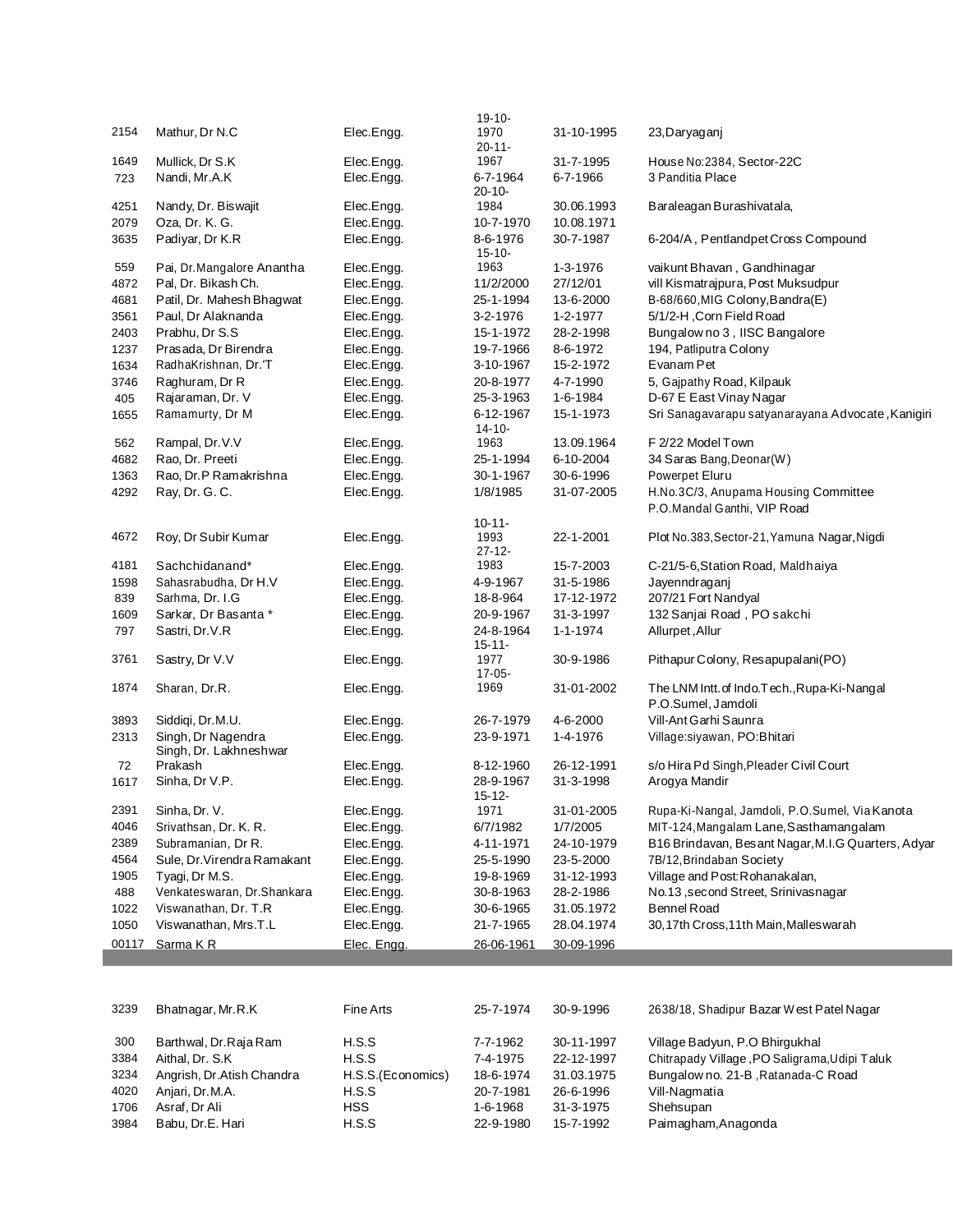| 662  | Bakshi, Dr.Ranvir Kumar                            | <b>HSS</b>              | 4-5-1964                    | 1-4-1972   | H.No.3299, Maharajnagar                                 |
|------|----------------------------------------------------|-------------------------|-----------------------------|------------|---------------------------------------------------------|
| 4795 | Chadha, Dr. Monima                                 | H.S.S                   | 30/5/1997                   | 19/7/1999  | D-8/18, Model Town                                      |
| 4877 | Chitkara, Dr. Puneet                               | H.S.S(Economics)        | 20/3/2000                   | 4/1/2002   | House No.1468, Sector 14                                |
| 4558 | Chopra, Dr. (Mrs) Suhita                           | H.S.S                   | 29-3-1990                   | 24-7-1999  | 7/5 D, Dwarikanath Ghosh Lane, Chetla                   |
| 3664 | Gupta, Dr Sharad M                                 | <b>HSS</b>              | 7-9-1976                    | 21.06.1977 | -----                                                   |
| 1048 | Gupta, Dr.Rajkumar                                 | H.S.S                   | 26-7-1965                   | 31-8-1996  | 74/114 Dhankutti                                        |
| 4298 | Jairath, Dr. Jasveen                               | H.S.S                   | 26-8-1985                   | 17-8-1987  |                                                         |
| 3881 | Jairatu, Dr. V.K.                                  | H.S.S                   | 18.06.1979                  | 15-6-1988  | Sector-4, No. 485, RamaKrishnaPuram                     |
| 1710 | Karkal, Dr. Gopal Linga                            | <b>HSS</b>              | 15-7-1968                   | 31.01.1970 | B.I.T Block No 5/64, Parel                              |
| 3233 | Keshava, Dr. G.P                                   | H.S.S                   | 13-6-1974<br>19-10-         | 30-6-1982  | CR-Gyan Press, Arya Kumar Road                          |
| 1630 | Kumar, Dr. (Miss) Usha                             | <b>HSS</b>              | 1967                        | 31-8-1991  | 22/78 Punjabi Bagh                                      |
| 1253 | Kumar, Dr.T Krishna                                | <b>HSS</b>              | 1-8-1966                    | 1-8-1968   | 10th Cross Road, 4 th Line, Brodiepet                   |
| 2151 | Mahajan, Dr. S. N.                                 | <b>HSS</b>              | 29-9-1970<br>$18 - 11 -$    | 29-10-1988 | 265, Sector 15-A                                        |
| 4345 | Meena, Dr. N.B.                                    | H.S.S                   | 1986                        | 29-2-1996  | 40-Nazarabad                                            |
| 1110 | Misra, Dr.B.D.                                     | H.S.S                   | 25-9-1965                   | 15-8-1976  | 75 Vallabhnagar                                         |
| 612  | Misra, Dr.R.S.                                     | <b>HSS</b>              | 12-2-1964                   | 31.3.2003  | Maurawan                                                |
| 1700 | Mullick, Dr Mohini                                 | <b>HSS</b>              | 1-6-1968                    | 31-1-1995  | D-20 Nizamuddin West New delhi                          |
| 663  | Pandey, Dr. A.C                                    | <b>HSS</b>              | 4-5-1964                    | 17-1994    | Deviniwas , Gokarannath Road                            |
| 3882 | Pandey, Dr. Rajendra *                             | H.S.S                   | 28.06.1979                  | 5-1-1997   | Dhaurahara, Sakaldiha                                   |
| 3240 | Pandey, Dr.Janak                                   | HSS (Psychology)        | 12-8-1974                   | Left       | Vil. Bishnupura, PO Jalalpur Bazar                      |
| 3839 | Patnaik, Dr. B.N.                                  | <b>H.S.S.</b>           | 4/9/1978                    | 31-03-2004 | 1-E, Debonair Regency, 7th Main, 3rd Bock               |
| 4014 | Prakash, Dr.Om                                     | H.S.S                   | 2-6-1981                    | 31-1-1998  | Vill-Sofi Pind New Colony, P.O Kukar Pind               |
| 1254 | Prasad, Dr. Kamta                                  | <b>HSS</b>              | 4-8-1966                    | 31-12-1980 | PO Kudra                                                |
| 481  | Prasad, Dr. Rajendra                               | <b>HSS</b>              | 6-8-1963                    | 31-1-1986  | Saidpur Extension Road, Rajendra Nagar                  |
| 2427 | Rao, Dr. Potluri M                                 | H.S.S.(Economics)       | 17-4-1972                   | 17.03.1973 | Seridintakurru, Gudivada                                |
| 2278 | Rao, Dr.TVS Ramamohan                              | <b>HSS</b>              | 1/6/1971                    | 31-08-2004 | 6-5-45/1, Self Fin Colony, Vanastalipuram               |
| 1049 | Rastogi, Dr.P.N                                    | H.S.S                   | 23-7-1965                   | 30-4-1995  | 48/125, General Ganj                                    |
| 491  | Rastogi, Mr.R.K                                    | <b>HSS</b>              | 31-8-1963                   | 31-8-1964  | Kothi Bagh Makka                                        |
| 3837 | Ray, Dr. Amit                                      | H.S.S                   | 31-8-1978                   | 31.05.2006 | Ajayadri                                                |
| 2288 | Sah, Dr P.P                                        | <b>HSS</b>              | 1-9-1971                    | 30-6-2001  | Hari Bhavan, Khajanchi Mohalla                          |
|      |                                                    | H.S.S                   |                             |            |                                                         |
| 4629 | Saran, Dr. (Mrs) Raka                              |                         | 17-9-1980                   | 30-11-2003 | S-104, Udaigiri Apts, Buddha Marg                       |
| 3389 | Shaida, Dr. S.A                                    | HSS (Philosophy)        | 15-4-1975                   | 30-11-1995 | 12, Waterloo Street                                     |
| 464  | Sharma, Dr. Kailas Nath<br>Sharma, Dr. Purushottam | <b>HSS</b>              | 17-6-1963                   | 31-8-1990  | 54/27 Nayaganj                                          |
| 484  | Prasad                                             | <b>HSS</b>              | 31-8-1963                   | 31-10-1985 | Puranimandi                                             |
| 466  | Singh, Dr. Kailash Kumar                           | <b>HSS</b><br>H.S.S     | 28-6-1963<br>23-11-<br>1973 | 1-7-1971   | IIT Campus Kalyanpur<br>Vill. Balra, Chattauna Via Gaur |
| 3158 | Singh, Dr. Ramadaar                                |                         |                             | 18.02.1976 |                                                         |
| 4780 | Srinivasan, Dr.Shiv Kumar                          | H.S.S                   | 29.05.1997                  | 30/12/1999 | 4th,24 street,thillai,Ganga Nagar                       |
| 639  | Tayal, Dr.O.P.                                     | <b>HSS</b>              | 2-4-1964                    | 31-1-1981  | Moh: Masoodbad                                          |
| 1540 | Tharu, Dr.Jacob                                    | <b>HSS</b>              | 5-6-1967                    | 5-6-1972   | 26/100 Chembukavu                                       |
| 1029 | Upadhyay, Dr. K.N                                  | H.S.S                   | 1-7-1965                    | 31.03.1967 | Village Mahudahi, PO Nathamalpur                        |
| 1582 | Verma, Dr M.K.                                     | HSS                     | 31-7-1967                   | 31-7-1968  | Surryabala Sadan                                        |
|      |                                                    |                         |                             |            |                                                         |
| 4380 | Bagchi, Dr.T. P.                                   | I.M.E                   | 27.01-1987                  | 28-02-2007 | C/O Dr.K A Chaudhuri, Flat No.8, Shanti Dham'A'         |
| 4933 | Noronha, Dr. Ernesto                               | I.M.E                   | 26/4/2001                   | 3/12/2001  | a/118 Upatyaka Society, Vinzol Crossing, Vatva(I.E.0    |
|      |                                                    |                         |                             |            |                                                         |
|      |                                                    |                         |                             |            |                                                         |
| 3771 | Agarwal, Dr. D. C.                                 | <b>Material Science</b> | 3/2/1978                    | 28-02-2005 | <b>IIT Kanpur</b>                                       |
| 947  | Rao, Dr.K.N.S                                      | Material Science        | 15-1-1965                   | 21-1-1973  |                                                         |
|      |                                                    |                         |                             |            |                                                         |
|      |                                                    |                         |                             |            |                                                         |
|      |                                                    |                         | 25-11-                      |            |                                                         |
| 2382 | Bhandari, Dr M.C.                                  | Math.&Stats             | 1971                        | 31-07-2003 | 416, Garhi, Dehradun Cantt                              |
| 41   | Bhatia, Dr. Baldeo Lal *                           | Math.&Stats             | 17-8-1960                   | 31-8-1996  | 6/36, Block No:6, Krishnanagar, GT road                 |
| 1769 | Borwankar, Dr J.D                                  | Math.&Stats             | 27-9-1968                   | 31-12-1992 | A3-C Near Railway colony, Sardar patel road             |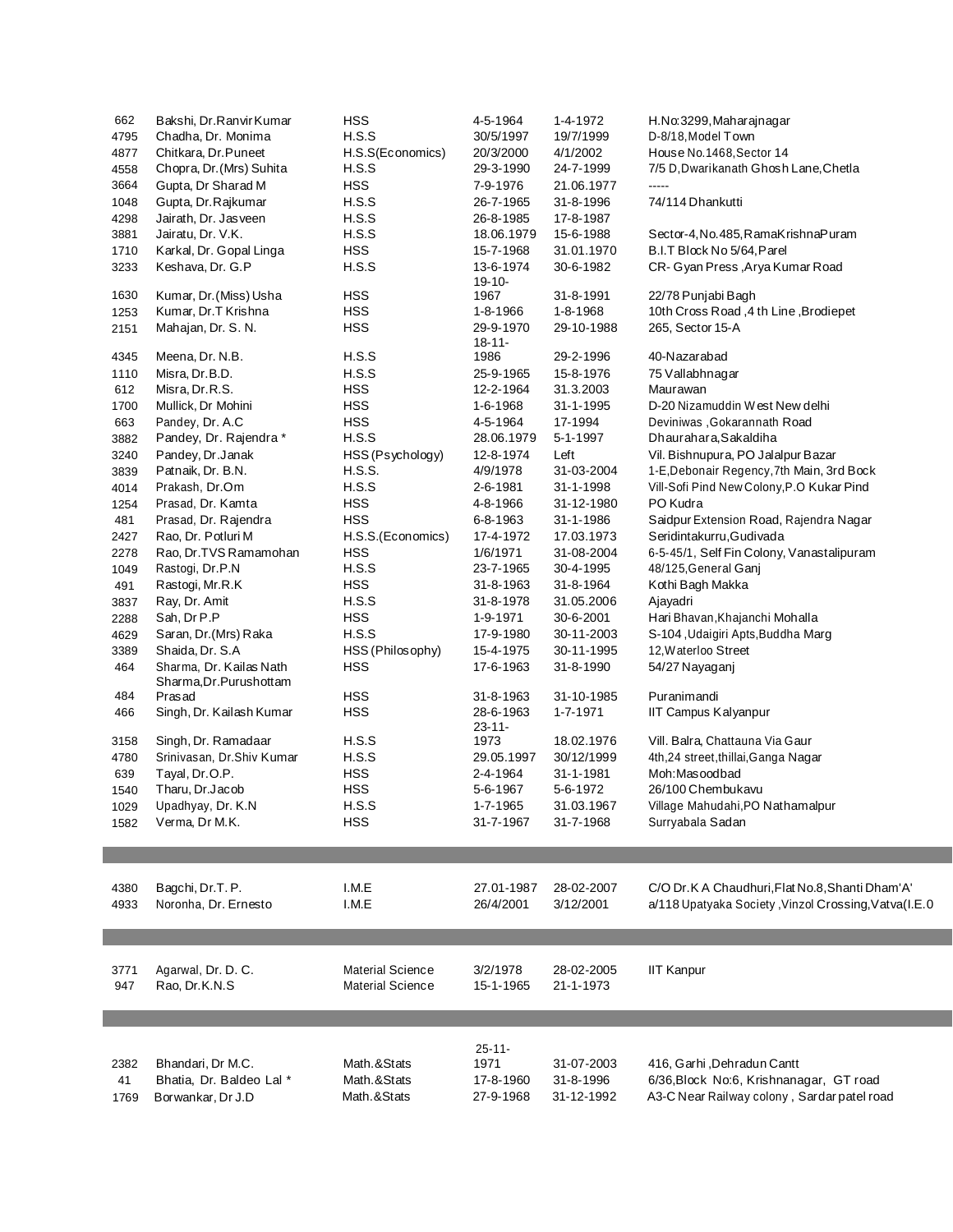|      |                                                         |             | $26 - 10 -$              |               |                                                  |
|------|---------------------------------------------------------|-------------|--------------------------|---------------|--------------------------------------------------|
| 1636 | Buch, Dr. V.B                                           | Math.&Stats | 1967                     | 16-10-1968    | Nagar Road                                       |
| 1644 | Das, Dr P.C.                                            | Math.&Stats | 6-11-1967<br>22-12-      | 31-1-2001     | PO:Chasikhand                                    |
| 78   | Das, Mr.E.K.                                            | Math.&Stats | 1960                     | $1 - 9 - 67$  | Venkita Vilas College Road                       |
| 576  | Das, Mr.P.N                                             | Math.&Stats | 3-1-1964                 | 30-12-1968    | Prof B Das Principal Ranchi College              |
| 1047 | Giri, Dr N.C.                                           | Math.&Stats | 22-7-1965                | 31.03.1967    | Vill Bishnupur PO-Rudranagar                     |
| 786  | Gupta, Dr.Surinder Kumar                                | Math.&Stats | 13-8-1964                | 31-12-2002    | Bakshi Buildings, Sadar Bazar                    |
| 601  | jain, Dr R K                                            | Math.&Stats | 15-1-1964                | 30-6-1996     | 61-c Timarpur                                    |
| 2153 | Joshi, Dr. P. C.                                        | Math.&Stats | 12/10/1970               | 31-12-2004    | B-707, Sector-C, Mahanagar                       |
| 135  | Juneja, Dr.O.P                                          | Math.&Stats | 1-6-1979                 | 31-7-1997     | Sri G.L Juneja advocate Bijnor                   |
| 1701 | Kamthan, Dr P.K.*                                       | Math.&Stats | 7-6-1968                 | 2-11-1990     | C/O Dr PS Kamthan                                |
| 130  | Kapoor, Dr.Om Prakash                                   | Math.&Stats | 7-8-1961                 | 30-9-1996     | H.No:124, Professor Colony,                      |
| 93   | Kapur, Dr. J.N.                                         | Math.&Stats | 8-3-1961                 | 30-9-1983     | Narain Niketan, Daryaganj                        |
| 1642 | Kumar, Dr. Ashvini                                      | Math.&Stats | 8/11/1967                | 31-07-2005    | H.No.408, type-IV, IIT Campus                    |
| 129  | Kumar, Mr. Rajendra                                     | Math.&Stats | 7-8-1961                 | 1-9-1968      | c/o Shri S.D.Ratty, Shakur Basti                 |
|      |                                                         |             | $27 - 12 -$              |               |                                                  |
| 2393 | Mohanty, Dr S.P*                                        | Math.&Stats | 1971                     | 31-3-1995     | Barbatia, PO Pirhat Bhadrak                      |
| 294  | Nagar, Dr.Anirudh Lal                                   | Math.&Stats | 30-6-1962                | 28.02.1963    |                                                  |
| 1904 | Naimpally, Dr S.A.                                      | Math.&Stats | 30-7-1969                | 30-7-1970     | A5/3, Saraswat Colony, Sanctacruz West           |
| 1911 | Rao, Dr M Rama Mohan                                    | Math.&Stats | 9-9-1969                 | 29-3-1995     | PO: Penumalla, Amalapuram                        |
| 1770 | Rao, Dr.BLS Prakasa                                     | Math.&Stats | 3-10-1968                | 1-8-1976      | 5-61-14, Pandaripuram I Line                     |
| 1055 | Rao, Dr.G.V Krishna                                     | Math.&Stats | 7-8-1965                 | 31.03.1976    | 8-4-17Narasaraopet                               |
|      |                                                         |             | $20 - 10 -$              |               |                                                  |
| 4063 | Rathod, Dr. H.T.                                        | Math.&Stats | 1982<br>$22 - 12 -$      | 31-3-1993     | B-87, First Cross Road, Sameer Puram, K.G. Nagar |
| 79   | Saini, Mr. Girdhari Lal                                 | Math.&Stats | 1960                     | $22 - 1 - 63$ |                                                  |
| 158  | Shamihoke, Mr.Ashotosh C.                               | Math.&Stats | 1-9-1961                 | 4-1-1965      | 9E/18 Patel Nagar                                |
| 2395 | Shamra, Dr. Prabha                                      | Math.&Stats | 3/1/1972                 | 31-03-2005    | 28/1, Kishenpur, Rajpur Road                     |
|      |                                                         |             | 13-02-                   |               |                                                  |
| 2411 | Sharma, Dr. Divakar                                     | Math.&Stats | 1972                     | 30-09-2001    | Mathematics Deptt., IIT Kanpur                   |
| 3738 | Shukla, Dr G.K.                                         | Math.&Stats | 11-7-1977                | 31-10-2002    | Mela Road                                        |
| 2289 | Shukla, Dr J.B.                                         | Math.&Stats | 14-9-1971                | 31-1-1997     | Village:Gangapur, Post:Balrampur                 |
| 785  | Singh, Dr. Prem                                         | Math.&Stats | 13-8-1964                | 30-6-1995     | H.No:70/2, Block No 7, Govind Nagar              |
| 3819 | Singh, Dr.Punyatma                                      | Math.&Stats | 31-5-1978                | 31-1-1998     | Garhwa                                           |
| 1112 | Sinha, Dr.Indra Nand                                    | Math.&Stats | 30-9-1965                | 01.09.1967    | Sultanganj                                       |
| 3419 | Sridharan, Dr.M.R.                                      | Math.&Stats | 1/9/1975                 | 31-08-2005    | H.No.44,12th Cross, Wilson Garden                |
| 38   | Srivastava, Dr.Paras Nath                               | Math.&Stats | 12-8-1960                | 4-10-1968     | Village&post: Kukurghati                         |
|      |                                                         |             | $15 - 10 -$              |               |                                                  |
| 60   | Srivastava, Dr. Ram Prasad<br>Srivastava, Dr.Ram Sharan | Math.&Stats | 1960                     | 21-6-1966     | 249, Subhash Marg, Gayatri sadan, Dugawan        |
| 90   | Lall                                                    | Math.&Stats | 24-2-1961                | 30-9-1985     | C-392, Sector B, Mahanagar                       |
| 125  | Srivastava, Dr. Ramesh<br>Chandra                       | Math.&Stats | 1-8-1961                 | 1-12-1975     | 113/232 Swarup Nagar                             |
| 729  |                                                         | Math.&Stats | 9-7-1964                 | 9-7-1966      | No1:Second Cross Street, CIT colony              |
|      | Swaminathan, Dr. S.                                     |             | $23 - 06 -$              |               |                                                  |
| 2078 | Tewari, Dr.U.B.                                         | Math.&Stats | 1970                     | 30-06-2006    | H.No.663, IIT Campus P.O. IIT Kanpur             |
| 1084 | Tiwari, Dr. (Mrs) K.                                    | Math.&Stats | 1-9-1965                 | 21-4-1989     | Opp to Nath Ashram Maladahiya                    |
| 2075 | Viswanathan, Dr.T. M.                                   | Math.&Stats | 19-6-1970                | 31.01.1972    | 25E, Arunachalam Chettiar St.                    |
|      |                                                         |             |                          |               |                                                  |
|      |                                                         |             |                          |               |                                                  |
| 880  | Agarwal, Dr. H C*                                       | Mech. Engg. | 30-9-1964<br>$13 - 10 -$ | 31-7-1992     | Prag Ice Factory                                 |
| 1943 | Agarwal, Dr.A.B.L                                       | Mech. Engg. | 1969                     | 13-10-1970    | C/O Sri MBL Agarwal Advocate, Shiamganj          |
| 2429 | Agrawal, Dr. Bhagwan D.                                 | Mech. Engg. | 8-5-1972                 | 27-7-1996     | 119-Gangapur                                     |
| 4043 | Ahuja, Dr. R.K.                                         | Mech. Engg. | 21-6-1982                | 30-6-1998     | Ahuja Clinic, Nala Machratta                     |
| 1248 | Ansari, Dr.J S                                          | Mech. Engg. | 16-7-1966                | 16-7-1967     | Road No 4, Banjara Hills                         |
| 4768 | Balakrishnan, Dr. N.                                    | Mech. Engg. | 26-5-1997                | 4-5-1998      | 11/10Thambiah Road, West Mambalam                |
| 2217 | Bandhyopadhyay, Dr. S. N.                               | Mech. Engg. | 1/3/1971                 | 31-01-2005    | 38, College Road, Flat No.C-3, Dinanta Aptt.     |
| 2438 | Banerjee, Dr. Sayanta                                   | Mech. Engg. | 24-6-1972                | 11.10.1973    |                                                  |
|      | Bhargawa, Dr.Jagdishwar                                 |             | 24-10-                   |               |                                                  |
| 65   | Prasad                                                  | Mech. Engg. | 1960                     | 24-10-1963    | K.P Bhargawa Advocate, Kaliadehgate              |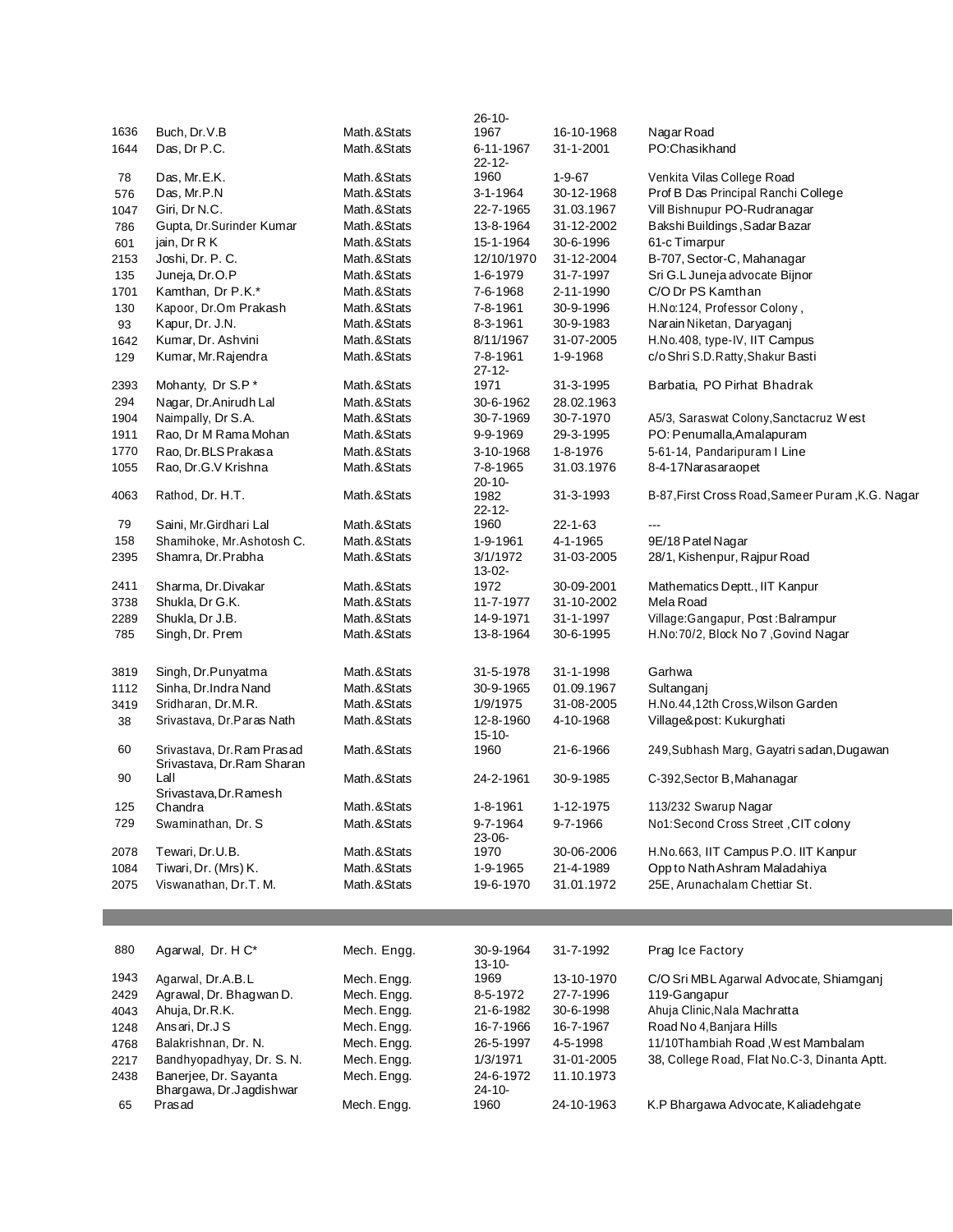| 1707 | Chakraborty, Dr. J.        | Mech. Engg. | 27-6-1968                | 27-6-1972  | C/O Jyotish Ch Chakraborty, Advocate                  |
|------|----------------------------|-------------|--------------------------|------------|-------------------------------------------------------|
| 4452 | Chaudhary, Dr. SK          | Mech. Engg. | 3-11-1987                | Left       | 321 School Danga                                      |
| 2435 | Chawla, Dr. R.             | Mech. Engg. | 14-6-1972                | 30.06.1976 | 16/55, Punjabi Bagh                                   |
| 4661 | Das, Dr. Prodyut Kumar     | Mech. Engg. | 7-6-1993                 | 6-4-1998   | 201 E, Oxfor View, 32/36 Diamond Harbour, Bausha      |
| 472  | Dhoopar, Dr.Bhushan Lall   | Mech. Engg. | 12-7-1963                | 30-6-1993  | 86/1 Labour Colony, Govindnagar                       |
| 2995 | Garg, Dr. V.K              | Mech. Engg. | 4-8-1972                 | 20-9-1989  | 29 D, Govt. Bungalow, Dev Nagar, Karol Bagh           |
| 2204 | Ghosh, Dr. Amitabha        | Mech. Engg. | 4/1/1971                 | 31-12-2003 | Flat No.D-2,50/A, College Rd., PO-Botanic Garden      |
| 1698 | Girijashankar, Dr.P.V.     | Mech. Engg. | 4-5-1968<br>$27 - 12 -$  | 1-5-1976   | Ch 11, KR Vanam                                       |
| 3852 | Goela, Dr. J. S.           | Mech. Engg. | 1978<br>$30 - 11 -$      | 30-4-1986  | House No. 5725, Street No. 1 Krishna Nagar, Karol Bag |
| 1788 | Gulati, Dr J.L             | Mech. Engg. | 1968                     | 30-11-1969 | 109 Dusendra Singh road                               |
| 3118 | Gupta, Dr.V.K              | Mech. Engg. | 30-7-1973                | 21.10.1976 |                                                       |
| 3629 | Jaluria, Dr. Yogesh        | Mech. Engg. | 30-4-1976                | 1-7-1982   | 27/28 Old Rajindar Nagar                              |
| 382  | Kadambi, Dr. V             | Mech. Engg. | 5-12-1962                | 1-4-1971   | 301, Sita Arya samaj Road, Visweswarapuram            |
| 63   | Kainth, Dr.Gurcharan Singh | Mech. Engg. | 22.10.1960               | 1-10-1993  | Street No 8, New Town Moga                            |
| 451  | Karunes, Dr. Bandyopadhyay | Mech. Engg. | 22-5-1963                | 1-7-1966   | 83 P Block, New Alipore                               |
| 3122 | Kaul, Dr. P.N              | Mech. Engg. | 12-8-1973                | 31-12-1996 | 4A, Municipal Flats Opp. Boy's Higher Sec. School Bak |
|      |                            |             | $26 - 12 -$              |            |                                                       |
| 1995 | Kavipurapu, Dr S.R.        | Mech. Engg. | 1969                     | 28-2-1997  | A.T Agralaram                                         |
| 4654 | Kohli, Dr. Sangeeta        | Mech. Engg. | 2-4-1993<br>$21 - 11 -$  | 2-5-1997   | C-538, Saraswati Vihar                                |
| 68   | Krishna, Dr.H.C.Radha      | Mech. Engg. | 1960<br>$15 - 12 -$      | 19-10-64   | C/o HC Subbarao, No 13,4 Cross road, Shankarapuram    |
| 3764 | Kumar, Dr. Prashant        | Mech. Engg. | 1977                     | 31-12-2007 | H.No.494, IIT Campus                                  |
| 3082 | Lal, Dr. Govind Kumar      | Mech. Engg. | 23-1-1973<br>$29 - 10 -$ | 31-7-2000  | New D/3, Jodhpur Colony, B.H.U                        |
| 2379 | Mehdi, Dr. Z.              | Mech. Engg. | 1971                     | 19-2-1973  | $\cdots$                                              |
| 1131 | Muju, Dr.M.K               | Mech. Engg. | 8-11-1965                | 31-1-2002  | 237/5 Trikutanagar PO Gandhinagar                     |
| 4655 | Mukherjee, Dr. Sudipto     | Mech. Engg. | 2-4-1993                 | 30-6-1998  | P-11 Appolo Avenue                                    |
| 3014 | Nayak, Dr. S.C.            | Mech. Engg. | 18-9-1972                | 11.06.1973 | 15/4, New Palasia                                     |
| 4134 | Nayak, Dr.M.B.             | Mech. Engg. | 19-9-1983                | 21.10.1984 | G.T Street                                            |
| 1222 | Oberai, Dr.MM              | Mech. Engg. | 6-7-1966                 | 30-9-1992  | 1152 Sector A, Pocket A, Vasant Kunj                  |
| 3399 | Pande, Dr.K.C              | Mech. Engg. | 26-5-1975                | 25-7-1985  |                                                       |
| 883  | Paranjpe, Dr P A           | Mech. Engg. | 1-10-1964                | 1-10-1965  | 759/86, Shivaji Nagar                                 |
| 1597 | Patankar, Dr. S.V.         | Mech. Engg. | 31-8-1967                | 1-9-1988   | 185 Shaniwar Peth                                     |
| 2440 | Prabhakaran, Dr. R         | Mech. Engg. | 28-6-1972                | 31-12-1980 | 5, North Anjaneya Temple Street, Basavanagudi         |
| 4748 | Prakash, Dr.Om             | Mech. Engg. | 10-7-1996                | 28-12-2001 | I/125 Phoolbagh, Pantnagar                            |
| 1238 | Prasad, Dr.'Manohar        | Mech. Engg. | 14-7-1966                | 30-1-2004  | Villlage Nadhari, PO Chiksi                           |
| 1359 | Rajan, Dr. V S             | Mech. Engg. | 1-2-1967                 | 1-7-1996   | South Street Veppaathu (PO)                           |
| 4467 | Ramesh, Dr. K              | Mech. Engg. | 9-3-1988                 | 10-12-2001 | No.6, Fifth Street, Nandawan Extension                |
| 1525 | Rao, Dr.G V S              | Mech. Engg. | 01.05.1967               | 24-1-1974  | 17/41 Bhaskarapuram, Masulipatam                      |
| 1217 | Rao, Shri S Sambasiva      | Mech. Engg. | 4-7-1966                 | 1-1-1982   | Bhargavapet Mangalagiri(PO)                           |
| 2002 | Runchal, Dr. Akshai Kumar  | Mech. Engg. | 6-1-1970                 | 30.11.1972 | Meleoo Gunj, Dharamsala Cantt                         |
| 84   | Sahai, Mr. Chaturbhui      | Mech. Engg. | 6-1-1961                 | 6-1-1966   |                                                       |
| 2439 | Sahay, Dr. B               | Mech. Engg. | 24-6-1972<br>$13 - 05 -$ | 31-12-2003 | Painathi House                                        |
| 1531 | Saxena, Dr. K. K.          | Mech. Engg. | 1967                     | 31-01-2005 | H.No.2051, Type-II, IIT Campus                        |
| 3665 | Sengupta, Dr. Ashok        | Mech. Engg. | 12/7/1976                | 30-06-2006 | H.No.4064, IIT Campus, IIT Kanpur                     |
| 1816 | Sharma, Dr.M.P.            | Mech. Engg. | $1 - 1 - 69$             | 1-2-1975   | Village: Amar Singh Bigha, PO: Panda, bigha           |
| 286  | Shastri, Mr.V.M Krishna    | Mech. Engg. | 12-5-1962                | 31-7-1963  |                                                       |
| 4861 | Shenoy, Dr. Vijay B.       | Mech. Engg. | 14/10/99<br>29-111-      | 1/7/02     | XIV/41, Srivilas                                      |
| 2387 | Singh, Dr. Raminder        | Mech. Engg. | 1971                     | 31-1-1996  | 108, The Mall                                         |
| 1057 | Singh, Dr.B.P              | Mech. Engg. | 13-8-1965                | 30-11-2003 | 6, Bagh Rama Nand                                     |
| 1080 | Srikantiah, Dr. G.         | Mech. Engg. | 26-8-1965<br>$15 - 10 -$ | 20.03.1973 | 346, Sampige Road                                     |
| 560  | Srinath, Dr. L.S           | Mech. Engg. | 1963                     | 2-9-1973   | 168/3 South Cross Road, Basvangudi                    |
| 1356 | Srinivas, Dr. V            | Mech. Engg. | 4-1-1967                 | 2-8-1974   | B-9 Shankara Park                                     |
| 3398 | Srinivasan, Dr. J.         | Mech. Engg. | 2-6-1975                 | 30-11-1982 | No. 14 1st Main Road, Gargenahalli Extension          |
| 672  | Stokes, Dr.V.K.            | Mech. Engg. | 29-5-1964                | 29-6-1972  | A.C.C Engg works, Shahbad, Gulbarga                   |
| 4287 | Sundararajan, Dr. T        | Mech. Engg. | 24-5-1985                | 1-9-1994   | 2, West Mada Street                                   |
| 954  | Tandon, Mr.S.C             | Mech. Engg. | 15-1-1965                | 1-3-1966   | 7/167, Swaroop Nagar                                  |
|      |                            |             |                          |            |                                                       |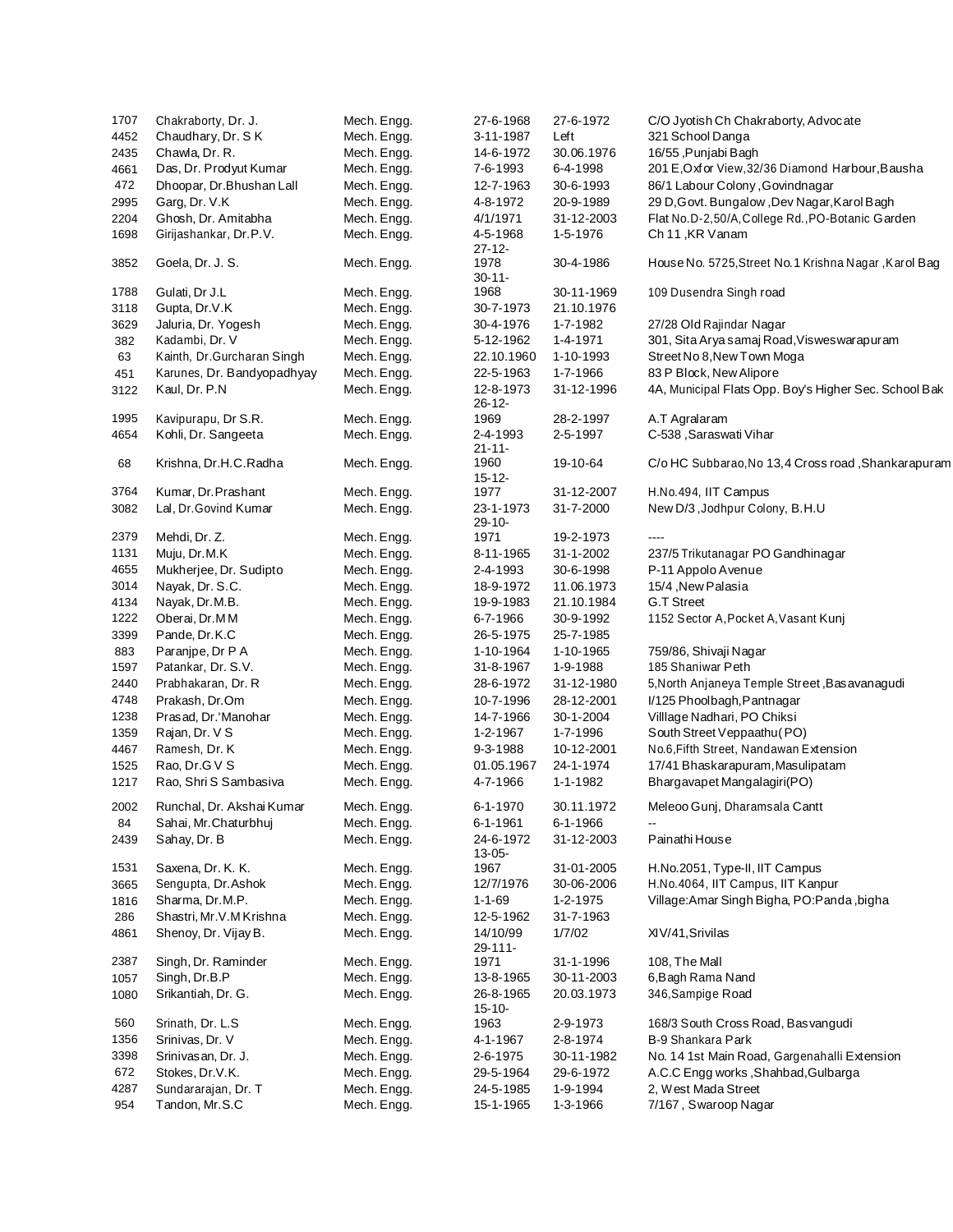| 566  | Subbarao, Dr.E.C.           | M.&M.E. | 4-11-1963<br>$30 - 11 -$ | 7-10-1984       | Eles warapu House 5-1-566/1 University road         |
|------|-----------------------------|---------|--------------------------|-----------------|-----------------------------------------------------|
| 908  | Shetty, Dr.M.N              | M.&M.E. | 1964                     | 31-10-1997      | Kadri Hills                                         |
| 976  | Raghavan, Dr. V.            | M.&M.E. | 20-3-1965                | 31.03.1966      | Ayyampet P.O Tanjore D.T                            |
| 3121 | Ramanarayanan, Dr. T.A      | M.&M.E. | 17-9-1973                | 20.05.1977      | 132/2 Ganeshkhind Road,                             |
| 3258 | Narayan, Dr. Raj*           | M.&M.E. | 30-9-1974<br>$15 - 11 -$ | 11-9-2001       | 251/1, Civil Lines                                  |
| 3293 | Chandra, Dr. Subhash        | M.&M.E. | 1974                     | 8-6-1984        | B-10 Shivaji Nagar Meerut Cantt                     |
| 4289 | Chakraborty, Dr. N.         | M.&M.E. | 22-6-1985                | 10-1-2003       | 188/71 Lake Gardens                                 |
| 4625 | Murthy, Dr. V.S.R.*         | M.&M.E. | 10-7-1992                | 10-7-2004       | 2/33 Pandari Puram Chilakahirip et                  |
| 4669 | Tandon, Dr. Rajan           | M.&M.E. | 30-9-1993                | 10-7-1998       | C-5 Motibagh(S)                                     |
| 3195 | Bansal, Dr. Virendra        | M.&M.E. | 11/1/1974<br>$23 - 01 -$ | 30-04-2006      | 9/26, B.M.Khan (Bagh Muzaffar Khan) Jagdish Niketan |
| 3545 | Rai, Dr. K. N.              | M.&M.E. | 1976<br>24-10-           | 31-12-2004      | H.No.507(Top), Type-V, P.O. IIT                     |
| 3846 | Gupta, Dr. S. P.            | M.&M.E. | 1978                     | 31-07-2005      | H.No.4062, Type-IV, IIT Campus                      |
| 260  | Vaidya, Dr.Madhusudan L.    | M.&M.E. | 13-3-1962                | 31-12-1993      | Plot no. 2, Safale Nand Society Anand Nagar         |
| 293  | Agarwal, Mr. Vinod Kumar    | M.&M.E. | 30-6-1962                | 30.06.1965      | Garden House, Durgakund                             |
| 1546 | Chakravorty, Dr. D          | M.&M.E. | 1-6-1967                 | 30-6-1987       | 40A, Charuchandra Avenue                            |
| 1664 | Singhal, Dr L.K.            | M.&M.E. | 2-2-1968<br>$26 - 12 -$  | 2-2-1969        | Nikunj Mohan                                        |
| 1791 | Jena, Dr A.K                | M.&M.E. | 1968                     | 31-1-1998       | PO Nihalprasad                                      |
| 1889 | Kapur, Dr P.C.              | M.&M.E. | 21-7-1969                | 31-7-1995       | R-485, New Rajinder Nagar, Shankar Road             |
| 1913 | Ramachandran, Dr. T. R.     | M.&M.E. | 16-9-1969                | 10-4-1994       | 426, IIT Campus                                     |
| 2279 | Prasad, Sri V.C.S           | M.&M.E. | 1-7-1971                 | 1-7-1972        | $\overline{a}$                                      |
| 3537 | Kumble, Dr. Raghvir G       | M.&M.E. | 9-12-1975                | Left            | 101, Pandurangashram, 8th Main Road                 |
| 3562 | Upadhyaya, Dr Gopal Shankar | M.&M.E. | 11-2-1976                | 30-6-2001       | C/O R.S Trivedi                                     |
| 3736 | Gokhale, Dr. Arun M.        | M.&M.E. | 1-7-1977                 | 18-7-1988       | Wadi Wadi, Raopura Road                             |
| 3752 | Ray, Dr. R.K.               | M.&M.E. | 3-10-1977                | 31-7-2004       | 11/A.N.C Karar Street                               |
| 435  | Seshadri, Dr. Varda Rajan   | M.&M.E. | 27-4-1963                | 1-7-1966        | 10/504, Bridge Street, Ambasamudram                 |
| 440  | Biswas, Dr. Arun Kumar      | M.&M.E. | 6-5-1963                 | 31-7-1994       | 69B, Townsend road                                  |
| 442  | Sehgal, Dr. Sukhdeo         | M.&M.E. | 9-5-1963                 | 9-5-1966        | 98-A, Model Town                                    |
| 490  | Gupta, Dr. Kinkar Prosad    | M.&M.E. | 2-9-1963                 | 30-6-1963       | 14 College Row                                      |
| 548  | Singh, Dr.Kamala Prasad     | M.&M.E. | 26-9-1963                | 31-1-1988       | Vill danara Po Bikram                               |
| 881  | Das, Dr Amio R              | M.&M.E. | 30-9-1964<br>$24 - 10 -$ | 28-2-1989       | 44/10 Barrackpore Trunk Road                        |
| 1298 | Maiya, Dr P Subraya         | M.&M.E. | 1966                     | 1-6-1968        | MTR House Lalbagh Bagh road                         |
| 1572 | Murty, Dr.G.S.              | M.&M.E. | 12-7-1967                | 1-6-1997        | Annantvaram, via Tenali                             |
| 1653 | Rao, Dr. T. C.              | M.&M.E. | 7-12-1967                | 16-3-1977       | Penugonda                                           |
| 2206 | Aeron, Dr S.M               | M.&M.E. | 22-2-1971<br>$30 - 11 -$ | 31-12-1975      | Village:Talra,PO:Jansata                            |
| 907  | Ghosh, Dr. Ahindra          | M.&M.E. | 1964                     | 31-8-1997       | 23/7 Nilmoni Mullick Lane                           |
| 4874 | Tiwari, Dr.Asim             | M.&M.E. | 29/2/2000                | 25/12/2002      | 14-HIG Chandra Vihar colony opp. Kera colony        |
|      |                             |         |                          |                 |                                                     |
| 3498 | Agarwal, Dr. S. C.          | Physics | 11/1/1975                | 31-08-2006      | H.No.415, Type-IV, IIT Campus, IIT Kanpur           |
| 165  | Aruldhas, Mr. G.            | Physics | 5-9-1961                 | 8-9-1964        | Joy Home Vazhuthakad                                |
| 1545 | Banerjee, Dr K              | Physics | 1-6-1967<br>$15 - 10 -$  | $31 - 1 - 2001$ | 45/A Macrobertganj                                  |
| 4062 | Bhattacharjee, Dr.J.K.      | Physics | 1982<br>$11 - 11 -$      | 22-8-1996       | 38B, Charu Chandra Avenue                           |
| 4494 | Bhattacharya, Dr. Enakshi   | Physics | 1988<br>$28 - 11 -$      | 31-7-1991       | 52, 2nd Cross Street, Besant Nagar                  |
| 3848 | Chakrapani, Dr. G.          | Physics | 1978<br>$11 - 12 -$      | 21-12-1986      | Lalitha Niwas                                       |
| 1654 | Dass, Dr Tulsi              | Physics | 1967                     | 30-9-2001       | C/O Shri Sadhu Ram Dua Niwas, 3/25 Punjabi colony   |
| 283  | Deo, Dr. Bibhuti Bhushan    | Physics | 4-5-1962                 | 21-7-1970       | Atoper P.O                                          |
| 234  | Desari, Dr. Ramachandra Rao | Physics | 3-2-1962                 | 31.10.1974      | D.Subbaiah Teluguvas palem Sreekakulam              |
| 776  | Deshpande, Dr.V.K.*         | Physics | 8-8-1964                 | 7-2-1990        | Datta Nivas Tejpal Scheme, RD 4, Vile Parle         |
| 938  | Gupta, Dr. V.D.             | Physics | 8-1-1965                 | Raghubirpuri    | Aligarh                                             |

<u> Tanzania (h. 1888).</u>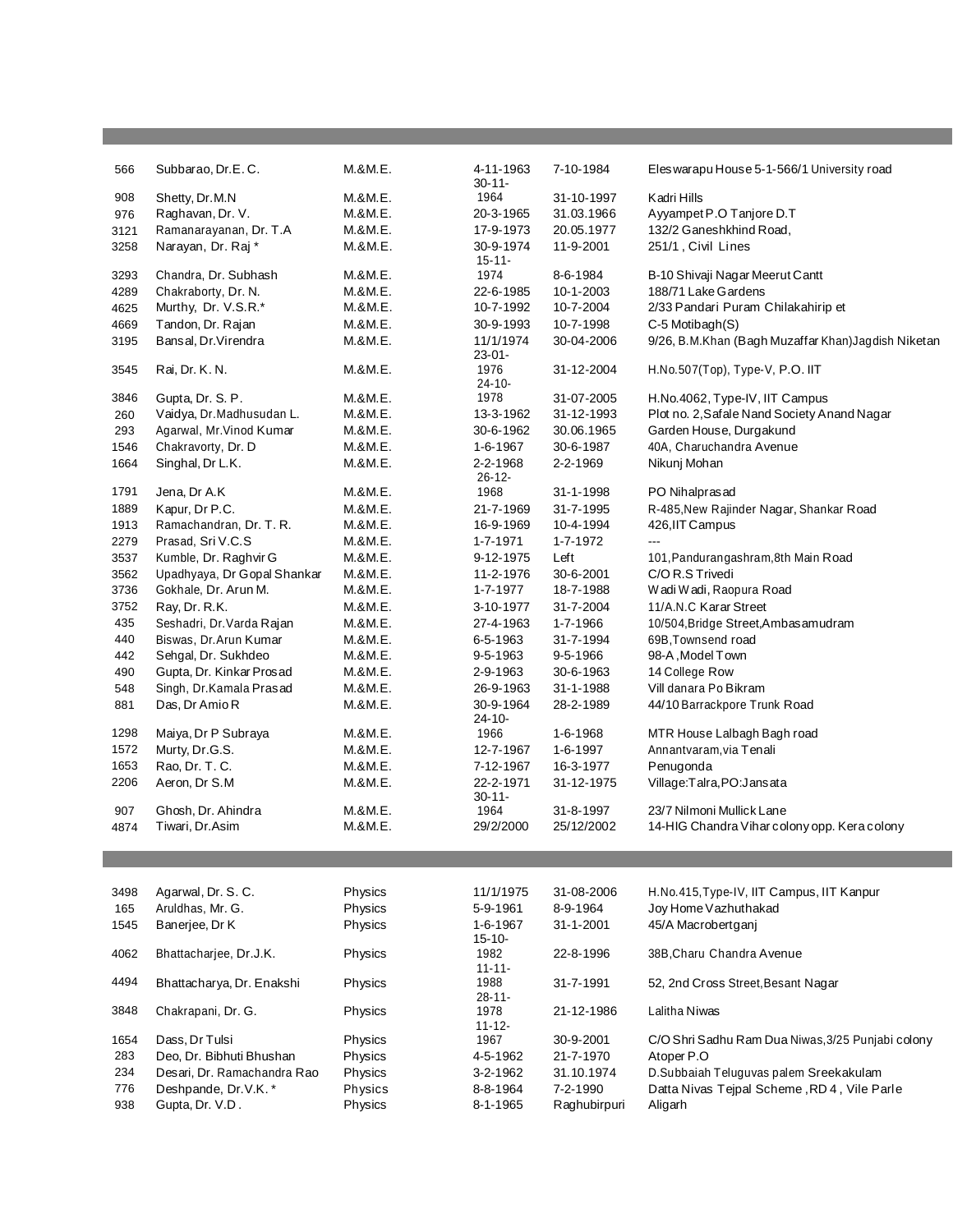| 1316 | Gupta, Dr.S. L.                                | Physics        | 1-12-1966                | 30.11.1967    | PO Bela                                            |
|------|------------------------------------------------|----------------|--------------------------|---------------|----------------------------------------------------|
| 421  | Jaseja, Dr. Thado S                            | Physics        | 1-4-1963<br>$29 - 12 -$  | 1-4-1966      | C/O Bhartiya Rice Mills, Amgre Ka Bara, Lashkar    |
| 2394 | Katyal, Dr. O.P                                | Physics        | 1971                     | 30-7-2000     | House no:1541, New Housing colony, Sector 14       |
| 1639 | Khan, Dr D.C.*                                 | Physics        | 3-11-1967                | 30-9-1994     | 64/1 Netaji Subhas Road                            |
| 549  | Khare, Dr. L.K                                 | Physics        | 1-10-1963                | 1-10-1965     | Gularnaka                                          |
| 1299 | Krishnan, Dr .T. U. Rama                       | Physics        | 1966                     | 1976          | 46 Ravindra Puri                                   |
| 280  | Mahanty, Dr. Jagadishwar                       | Physics        | 24-4-1962                | 7-3-1975      | c/o B Mahanty Advocate Bakhrabad                   |
| 4764 | Maiti, Dr. Sudipta                             | Physics        | 31-3-1997                | 31-7-1997     | B-1/150, Kalyani                                   |
| 537  | Malaviya, Dr.Sharad Chand                      | Physics        | 13-9-1963                | 13-9-1966     | 3 Sundar Bagh                                      |
| 305  | Mallick, Mr.S.L.                               | Physics        | 17-7-1962                | 17-7-1966     | Sabzimandi, Nabha                                  |
| 1724 | Mathur, Dr.B.S.                                | Physics        | 19-8-1968                | 1-8-1975      | Gandhinagar                                        |
| 2396 | Mazumdar, Dr. Alak Kumar                       | Physics        | 8/1/1972                 | 31-08-2003    | 23A, Motilal Nehru Road                            |
| 1890 | Mohan, Dr. Gyan *                              | <b>Physics</b> | 19-7-1969                | 31-10-1988    | Saidpur Road Extension, Rajendra Nagar             |
| 3412 | Mukerjee, Dr. A                                | Physics        | 1-8-1975                 | 26-12-1989    | 116, Lake Terrace                                  |
| 4862 | Mukherji, Dr. Sudipta                          | Physics        | 22/10/1999               | 31/1/2001     | Ratanpalli P.O. Shantineketan                      |
| 1986 | Mukhopadhyay, Dr A.K                           | Physics        | 5-12-1969<br>$28 - 12 -$ | 31.12.1971    | -----                                              |
| 2392 | Pant, Dr M.M.                                  | Physics        | 1971<br>$17 - 12 -$      | 1-6-1976      | 19 Hamilton road                                   |
| 915  | Paranjape, Dr. V.V.                            | Physics        | 1964<br>$17 - 10 -$      | 30.12.1966    | Ram Mandir Lane, Mahal                             |
| 62   | Parasnis, Dr.Arwind Sripad                     | Physics        | 1960                     | 31-8-1988     | F-17/18 Chaitravan Residency, 127/2 Aundh, Pune MH |
| 3996 | Popli, Dr. Rakesh K.                           | Physics        | 2-12-1980                | 1-1-1984      | 60/12, Rajendra Nagar                              |
| 1521 | Bist, Dr H. D.                                 | Physics        | 16-08-1962               | 30-6-1995     | 14/35, G. B. Pant Marg, Haldwani                   |
| 4593 | Rai, Dr. Jagdish                               | Physics        | 7-11-1990<br>$28 - 12 -$ | 14-1-2000     | 90/77A Malviya Nagar                               |
| 1156 | Rao, Dr.B.D Nageswara                          | Physics        | 1965                     | 1-9-1973      | Kaleswara Rao Road Buckingham Pet                  |
| 1041 | Rao, Dr.G. N.                                  | Physics        | 9-7-1965                 | 1-7-1989      | Guraza (Via) Mudinepalli                           |
| 303  | Ray, Dr. Rajat K                               | Physics        | 23-7-1962                | 31-8-1989     | C/O Mrs Nivedita Sen, 11 Janak Road                |
| 4580 | Saha, Dr. Swapan K                             | Physics        | 21-8-1990                | 23-7-1994     | 70 Amherst Street                                  |
| 4835 | Santra, Dr. Sitangshu Bikas                    | Physics        | 27/5/99                  | 26/06/2001    | vill. Kishorechar P.O. Namalbar                    |
| 28   | Saran, Dr. Dayal                               | Physics        | 1-8-1960                 | 30-9-1994     | 2/54 Nawab Ganj                                    |
| 34   | Sarin, Dr. Vishnu Narayan                      | Physics        | 5-8-1960                 | $28 - 2 - 89$ | 2/346,Hansraj Building,Nawabganj                   |
| 1578 | Sarkar, Dr.K Lalita                            | Physics        | 10-7-1967                | 31-8-1996     | 4/574, R.K.Puram                                   |
| 1702 | Sastry, Dr K.V.L.N.                            | Physics        | 10-6-1968                | 10-6-1969     | Prodduvaka(BPO)                                    |
| 3544 | Sen, Dr Sudhir                                 | Physics        | 30-1-1976                | 31-5-1982     | Gupta Bhaban, Laban                                |
| 58   | Sen, Dr. Sunit Chandra                         | Physics        | 26-9-1960                | 31-5-1991     | 90 Allenganj                                       |
| 1717 | Sharma, Dr K.K.                                | Physics        | 11-7-1968                | 31-05-2001    | V.Ramtatwali, PO Dholbaha                          |
| 3831 | Sharma, Dr. S.K*                               | Physics        | 21-7-1978<br>$17 - 11 -$ | 15-1-1994     | Kamal Singh Ka Bagh, Sindhi ki Chaoni              |
| 1981 | Shukla, Dr.A.P.                                | Physics        | 1969                     | 31-7-1995     | 36, Swami Bagh, Post-dayal Bagh                    |
| 1269 | Singru, Dr. R M                                | Physics        | 9-9-1966                 | 30-9-1995     | Behind Rajasthan Hostel, Plot 45A Ramnagar         |
| 979  | Srinivasan, Dr. T.M.<br>Srivastava, Dr. Ramesh | Physics        | 25-3-1965                | 31-5-1988     | Pleader, Tindivanam (S. Ancot D.T)                 |
| 83   | Chandra                                        | Physics        | 6-1-1961                 | 30-9-1996     | South Jahanabad                                    |
| 148  | Upreti, Dr.Gyan Chandra                        | Physics        | 29-8-1961                | 23-6-1985     | Mohalla Kapuia                                     |
| 94   | Venkateswarlu, Dr. P.                          | Physics        | 13-3-1961<br>$10 - 10 -$ | 1-1-1982      | Dantaloor, Tenali (R.M.S)                          |
| 1283 | Waghmare, Dr Y R                               | Physics        | 1966                     | 30-4-1997     | 23 Parshuram Nagar, Sayajiganj                     |
| 1541 | Yussouff, Dr M.                                | Physics        | 1-6-1967                 | 1-6-1991      | village Tarakot                                    |

4294 Upadhyay, Dr. V. 2-8-1985 02.08.1985 03.12.1985

\*Passed away